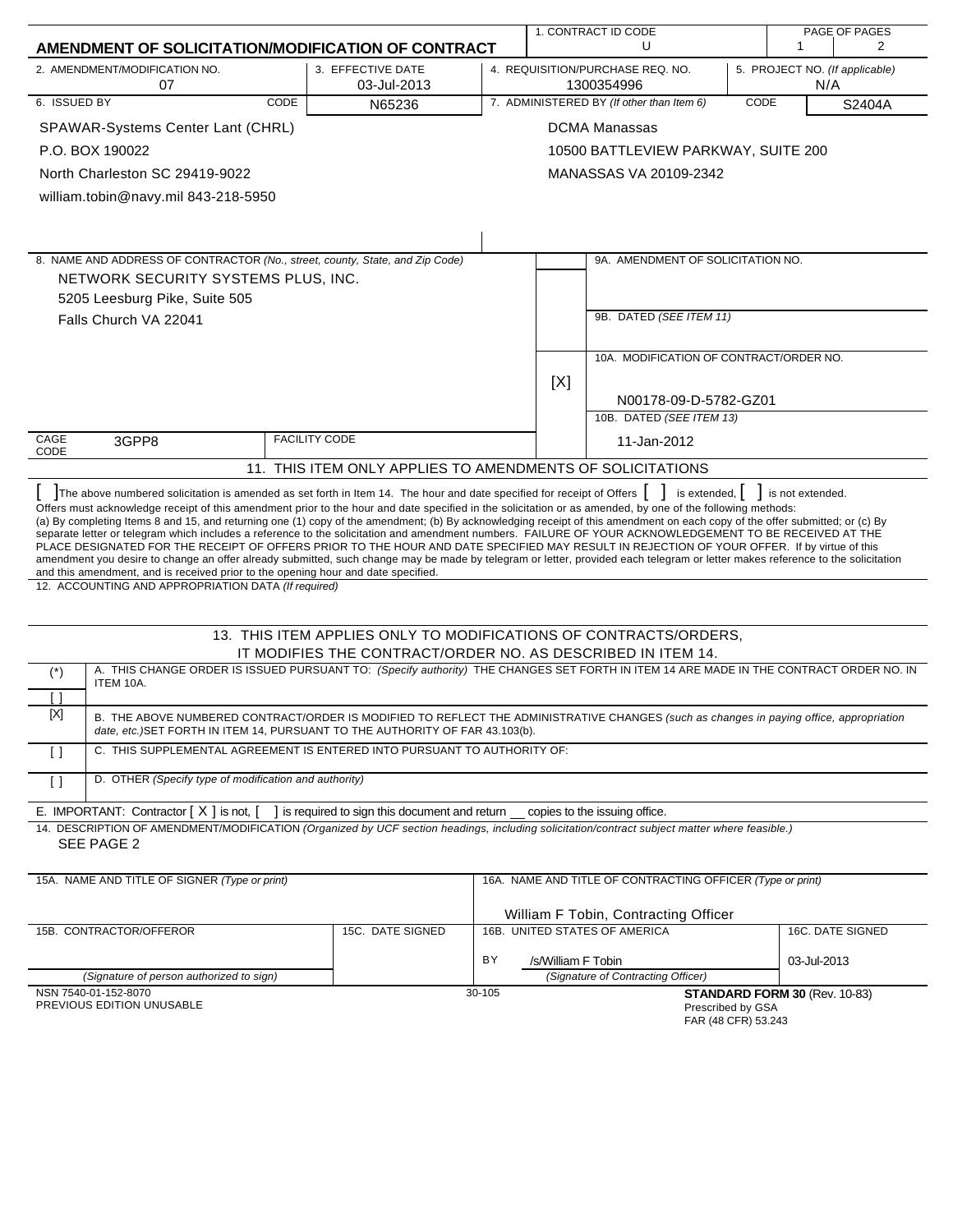| I CONTRACT NO.   | NO.<br>ORDER<br><b>DELIVERY</b> | AMENDMENT/MODIFICATION NO. | I PAGE | ' FINAL |
|------------------|---------------------------------|----------------------------|--------|---------|
| N00178-09-D-5782 | GZ01                            | ∩′                         | 2 of 2 |         |

# **GENERAL INFORMATION**

The purpose of this modification is to correct the LLAs for SLINs 400204,400205and 600202... Accordingly, said Task Order is modified as follows: A conformed copy of this Task Order is attached to this modification for informational purposes only.

The Line of Accounting information is hereby changed as follows:

# 400204:

```
From: AG 970130.1313D 2013 0101010400807793-1884 275.31 PRM35086 044226
To: AG 970130.1313D 2013 0101010400807793-1884 257.31 PRM35086 044226
```
# 400205:

From: AH 970130.1313D 2013 0101010400807793-1884 275.31 PRM35050 044226 To: AH 970130.1313D 2013 0101010400807793-1884 257.31 PRM35050 044226

# 600202:

From: AH 970130.1313D 2013 0101010400807793-1884 275.31 PRM35050 044226 To: AH 970130.1313D 2013 0101010400807793-1884 257.31 PRM35050 044226

The total amount of funds obligated to the task is hereby increased from \$2,927,844.34 by \$0.00 to \$2,927,844.34.

The total value of the order is hereby increased from \$16,139,453.00 by \$0.00 to \$16,139,453.00.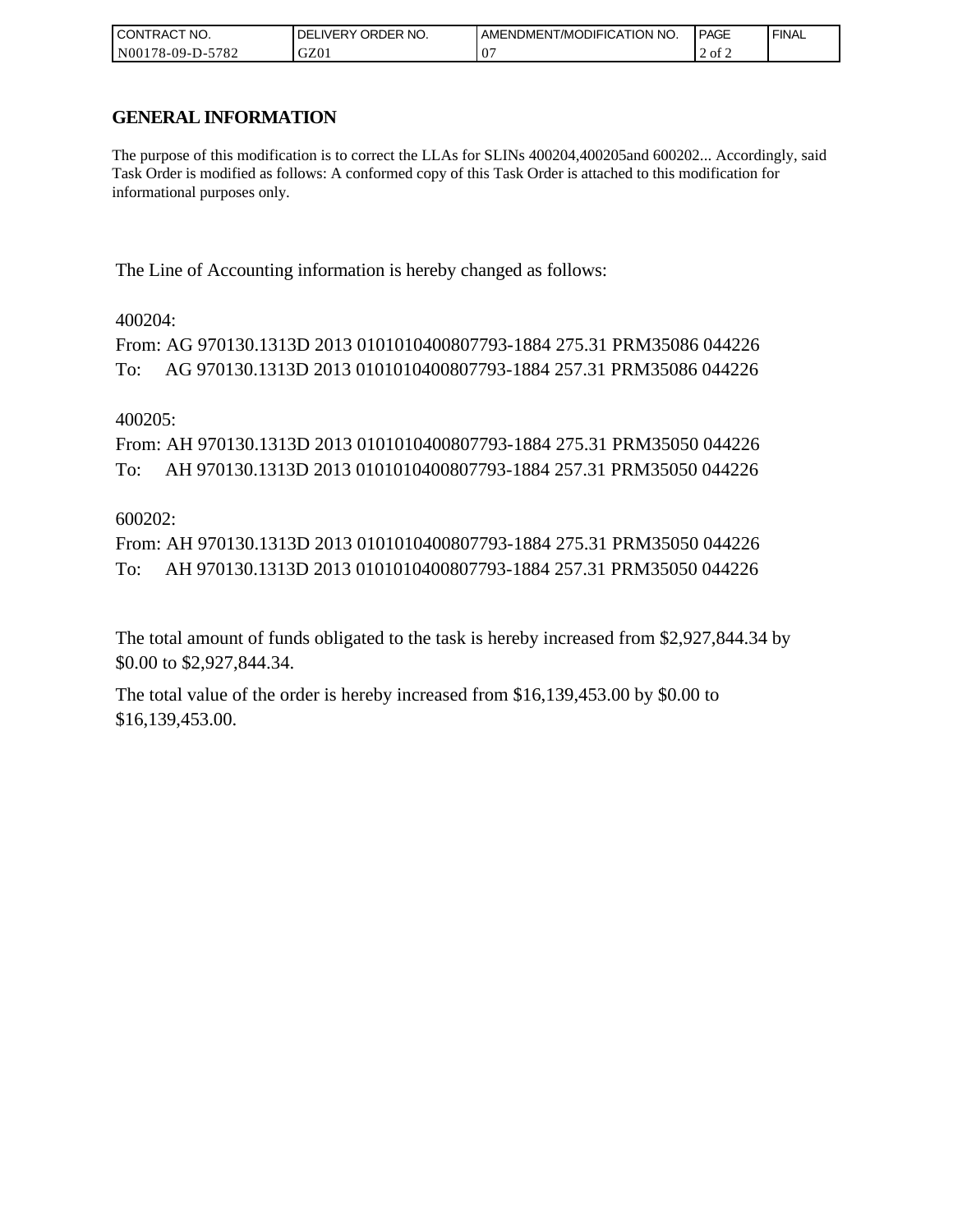| l CON<br>CT NO.<br><b>RAC</b>  | <b>ORDER</b><br>NO.<br><b>NERY</b> | T/MODIFICATION NO.<br>AMEND<br><b>JMFN</b> | PAGE<br>$\sim$ $\sim$    | <b>FINAL</b> |
|--------------------------------|------------------------------------|--------------------------------------------|--------------------------|--------------|
| N00<br>5700<br>8-09-D-1<br>ے ہ | GZ01                               | $0^{\circ}$                                | $c \cap c$<br>ΟĪ<br>. JV |              |

# **SECTION B SUPPLIES OR SERVICES AND PRICES**

CLIN - SUPPLIES OR SERVICES

For Cost Type Items:

| Item        |                 | PSC Code Supplies/Services                               | Qty Unit          | Est. Cost                                     |              | Fixed Fee      | CPFF |
|-------------|-----------------|----------------------------------------------------------|-------------------|-----------------------------------------------|--------------|----------------|------|
| 4001        | R425            | IA Support (TBD)                                         | $1.0$ LO          | $$7,328,169.00$ $$319,542.00$ $$7,647,711.00$ |              |                |      |
| 400101 R425 |                 | ACRN: AA<br>PR 1300239279<br>(OTHER)                     |                   |                                               |              |                |      |
| 400102 R425 |                 | ACRN:AB<br>PR 1300286595<br>(OTHER)                      |                   |                                               |              |                |      |
| 4002        | R425            | IA Support (TBD)                                         | $1.0$ LO          | \$7,498,166.00                                | \$366,636.00 | \$7,864,802.00 |      |
| 400201 R425 |                 | ACRN: AC<br>PR: 1300298860<br>(OTHER)                    |                   |                                               |              |                |      |
| 400202 R425 |                 | ACRN: AF<br>PR: 1300319971<br>(OTHER)                    |                   |                                               |              |                |      |
| 400203 R425 |                 | ACRN: AE<br>PR: 1300332147<br>(OTHER)                    |                   |                                               |              |                |      |
| 400204 R425 |                 | ACRN: AG<br>PR: 1300354996<br>(OTHER)                    |                   |                                               |              |                |      |
| 400205 R425 |                 | ACRN: AH<br>PR: 1300354996<br>(OTHER)                    |                   |                                               |              |                |      |
| 4003        | R425            | IA Support (TBD)<br>Option                               | 1.0 <sub>LO</sub> | \$7,672,265.00                                | \$333,893.00 | \$8,006,158.00 |      |
| 4004        | R425            | IA Support (TBD)<br>Option                               | $1.0$ LO          | \$7,850,571.00                                | \$341,316.00 | \$8,191,887.00 |      |
| 4005        | R425            | IA Support (TBD)<br>Option                               | $1.0$ LO          | \$8,033,188.00                                | \$348,911.00 | \$8,382,099.00 |      |
|             | For ODC Items:  |                                                          |                   |                                               |              |                |      |
|             |                 | Item PSC Code Supplies/Services Qty Unit 1995. Est. Cost |                   |                                               |              |                |      |
|             | ----- --------- | ___________________                                      |                   | ____ ____ _ _ ________________                |              |                |      |
|             | 6001 R425       | IA Support (TBD)                                         | $1.0$ lo          | \$313,470.00                                  |              |                |      |
| 600101 R425 |                 | ACRN: AB<br>PR 1300286595<br>(OTHER)                     |                   |                                               |              |                |      |
|             |                 | 6002 R425 IA Support (TBD) 1.0 LO \$313,470.00           |                   |                                               |              |                |      |
| 600201 R425 |                 | ACRN: AC<br>PR: 1300298860                               |                   |                                               |              |                |      |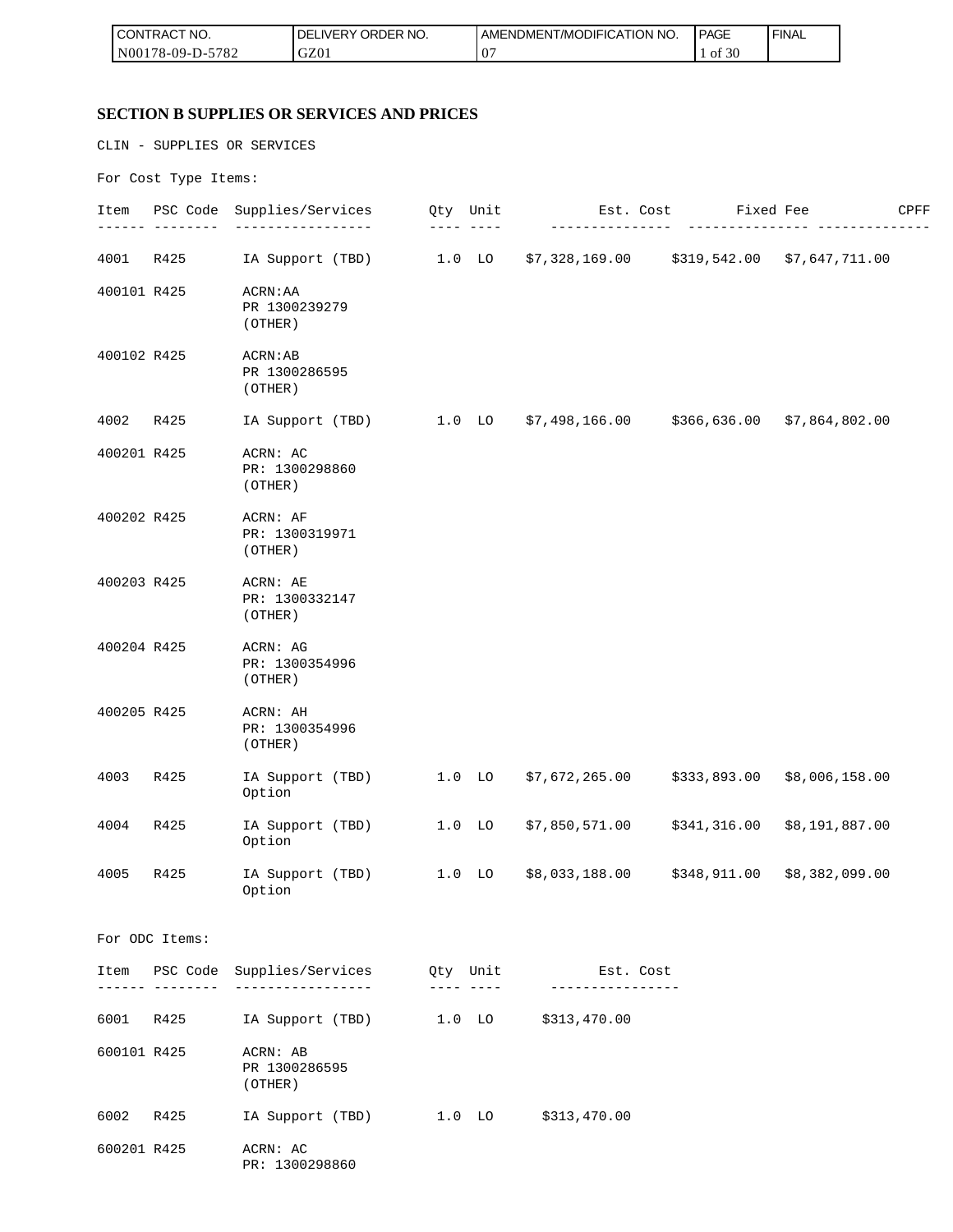|      | I CONTRACT NO.   |                                       |      | DELIVERY ORDER NO. |                   |    | AMENDMENT/MODIFICATION NO. | <b>PAGE</b> | <b>FINAL</b> |
|------|------------------|---------------------------------------|------|--------------------|-------------------|----|----------------------------|-------------|--------------|
|      | N00178-09-D-5782 |                                       | GZ01 |                    |                   | 07 |                            | 2 of 30     |              |
|      |                  |                                       |      |                    |                   |    |                            |             |              |
|      |                  | (OTHER)                               |      |                    |                   |    |                            |             |              |
|      | 600202 R425      | ACRN: AH<br>PR: 1300354996<br>(OTHER) |      |                    |                   |    |                            |             |              |
| 6003 | R425             | IA Support (TBD)<br>Option            |      |                    | 1.0 <sub>LO</sub> |    | \$313,470.00               |             |              |
| 6004 | R425             | IA Support (TBD)<br>Option            |      |                    | 1.0 <sub>LO</sub> |    | \$313,470.00               |             |              |
| 6005 | R425             | IA Support (TBD)<br>Option            |      |                    | 1.0 <sub>LO</sub> |    | \$313,470.00               |             |              |

#### 5252.216-9204 LEVEL OF EFFORT--FEE ADJUSTMENT FORMULA (MAR 1994)

(a) Subject to the provisions of the "Limitation of Cost" or "Limitation of Funds" clause (whichever is applicable to this contract), it is hereby understood and agreed that the fixed fee is based upon the Contractor providing the following number of staff-hours of direct labor, hereinafter referred to as X, at the estimated cost and during the term of this contract specified elsewhere herein:

[Contractor shall insert number of estimated direct labor staff hours]

Total Staff-Hours (X)\* Total Prime Staff-Hours Fixed Fee\*\* \*(inclusive of Prime and any proposed Subcontractor(s))

Base Period \_\_\_\_\_\_\_\_\_ \_\_\_\_\_\_\_\_\_ \_\_\_\_\_ Option 1 \_\_\_\_\_\_\_\_\_ \_\_\_\_\_\_\_\_\_ \_\_\_\_\_\_\_ Option 2 \_\_\_\_\_\_\_\_\_ \_\_\_\_\_\_\_\_\_ \_\_\_\_\_\_ Option 3 \_\_\_\_\_\_\_\_\_ \_\_\_\_\_\_\_\_\_ \_\_\_\_\_\_\_ Option 4 \_\_\_\_\_\_\_\_\_ \_\_\_\_\_\_\_\_\_ \_\_\_\_\_\_\_ \*\*Contractor is to identify basis for fixed fee amount: \_\_\_ Prime Hours Only \_\_\_ Total Staff-Hours

The Contractor agrees to provide the total level of effort specified above in performance of work described in Sections "B" and "C" of this contract.

(b) Of the total staff-hours of direct labor set forth above, it is estimated that \_\_ staff-hours are competitive time (uncompensated overtime). Competitive time (uncompensated overtime) is defined as hours provided by personnel in excess of 40 hours per week without additional compensation for such excess work. All other effort is defined as compensated effort. If no amount is indicated in the first sentence of this paragraph, competitive time (uncompensated overtime) effort performed by the contractor shall not be counted in fulfillment of the level of effort obligations under this contract.

(c) Effort performed in fulfilling the total level of effort obligations specified above shall only include effort performed in direct support of this contract and shall not include time and effort expended on such things as local travel from an employee's residence to their usual work location, uncompensated effort while on travel status, truncated lunch periods, or other time and effort which does not have a specific and direct contribution to the tasks described in Section B.

(d) It is understood and agreed that various conditions may exist prior to or upon expiration of the term of the contract, with regard to the expenditure of labor staff-hours and/or costs thereunder which may require adjustment to the aggregate fixed fee. The following actions shall be dictated by the existence of said conditions:

(1) If the Contractor has provided not more than 105% of X or not less than 95% of X, within the estimated cost, and at the term of the contract, then the fee shall remain as set forth in Section B.

(2) If the Contractor has provided X-staff-hours, within the term, and has not exceeded the estimated cost then the Contracting Officer may require the Contractor to continue performance until the expiration of the term, or until the expenditure of the estimated cost of the contract except that, in the case of any items or tasks funded with O&MN funds, performance shall not extend beyond 30 September. In no event shall the Contractor be required to provide more than 105% of X within the term and estimated cost of this contract. The fee shall remain as set forth in Section B.

(3) If the Contractor expends the estimated cost of the contract, during the term of the contract and has provided less than X staff-hours, the Government may require the Contractor to continue performance, by providing cost growth funding, without adjusting the fixed fee, until such time as the Contractor has provided X staff-hours.

(4) If the Contracting Officer does not elect to exercise the Government's rights as set forth in paragraph (d)(2) and (d)(3) above, and the Contractor has not expended more than 95% of X staff-hours, the fixed fee shall be equitably adjusted downward to reflect the diminution of work. The total fee due the contractor shall be adjusted so as to be in direct proportion to the number of direct hours utilized in the same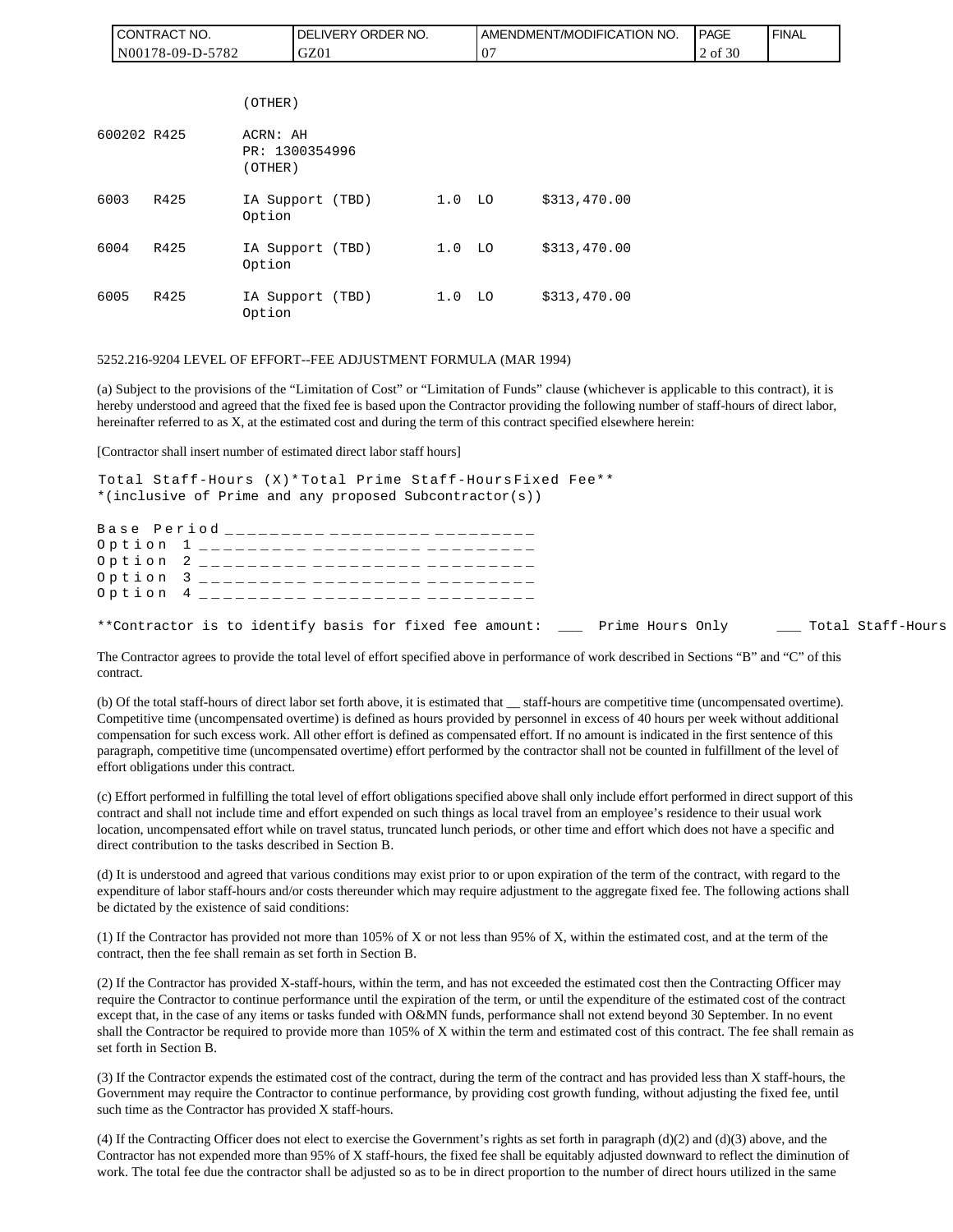| <b>CONTRACT NO.</b>    | NO.<br>' ORDER<br><b>DELIVERY</b> | AMENDMENT/MODIFICATION NO. | PAGE             | ' FINAL |
|------------------------|-----------------------------------|----------------------------|------------------|---------|
| N00178-09-D-5<br>-5782 | GZ01                              | 00                         | $^{\circ}$ of 30 |         |

ration of fee to the estimated total hours then set forth in the contract.

(5) Nothing herein contained shall, in any way, abrogate the Contractor's responsibilities, and/or the Government's rights within the terms of the contract provision entitled "Limitation of Cost" or "Limitation of Funds" as they shall apply throughout the term of the contract, based upon the total amount of funding allotted to the contract during its specified term.

(e) Within 45 days after completion of the work under each separately identified period of performance hereunder, the Contractor shall submit the following information in writing to the Contracting Officer with copies to the cognizant Contract Administration Office and DCAA office to which vouchers are submitted:

(1) The total number of staff-hours of direct labor expended during the applicable period.

(2) A breakdown of this total showing the number of staff-hours expended in each direct labor classification and associated direct and indirect costs.

(3) A breakdown of other costs incurred.

(4) The Contractor's estimate of the total allowable cost incurred under the contract for the period.

In the case of a cost under-run, the Contractor shall submit the following information in addition to that required above:

(5) The amount by which the estimated cost of this contract may be reduced to recover excess funds and the total amount of staff-hours not expended, if any.

(6) A calculation of the appropriate fee reduction in accordance with this clause.

All submissions required by this paragraph shall separately identify subcontractor information, if any.

#### ADDITIONAL SLINS

Additional SLINs will be unilaterally created by the Contracting Officer during performance of this Task Order to accommodate the multiple types of funds that will be used under this order.

#### LIMITATION OF LIABILITY – INCREMENTAL FUNDING

CLINs 4001 & 6001 are incrementally funded and the amount currently available for payment hereunder is limited to \$305,000.00. It is estimated that these funds will cover the cost of performance through 10 January 2013. Subject to the provisions of the clause entitled "Limitation of Funds" (APR 94) (FAR 52.232-22) of the general provisions of this contract, no legal liability on the part of the Government for payment in excess of \$305,000.00 shall arise unless additional funds are made available and are incorporated as a modification to the delivery order.

| <b>CLIN</b>  | <b>CPFF</b>    | THIS ACTION     | <b>CUMULATIVE</b> | <b>BALANCE</b> |
|--------------|----------------|-----------------|-------------------|----------------|
| 4001         | \$7,647,711.00 | 270,000.00      | 295,000.00        | \$7,352,711.00 |
| 6001         | 313,470.00     | 10,000.00<br>\$ | 10,000.00         | 303,470.00     |
| <b>TOTAL</b> | 7,961,181.00   | 280,000.00<br>S | 305,000.00        | \$7,656,181.00 |

CLINs 4002 & 6002 are incrementally funded and the amount currently available for payment hereunder is limited to \$2,622,844.34. It is estimated that these funds will cover the cost of performance through 10 September 2013. Subject to the provisions of the clause entitled "Limitation of Funds" (APR 94) (FAR 52.232-22) of the general provisions of this contract, no legal liability on the part of the Government for payment in excess of \$2,622,844.34 shall arise unless additional funds are made available and are incorporated as a modification to the delivery order.

| <b>CLIN</b>  | CPFF              | THIS ACTION | <b>CUMULATIVE</b> | <b>BALANCE</b>     |  |
|--------------|-------------------|-------------|-------------------|--------------------|--|
| 4002         | 7,864,802.00<br>◡ | 0.00        | \$2,597,844.34    | \$<br>5,266,957.66 |  |
| 6002         | 313,470.00        | 0.00        | 25,000.00         | \$<br>288,470.00   |  |
| <b>TOTAL</b> | 8,178,272.00      | 0.00        | 2,622,844.34      | \$<br>5,555,427.66 |  |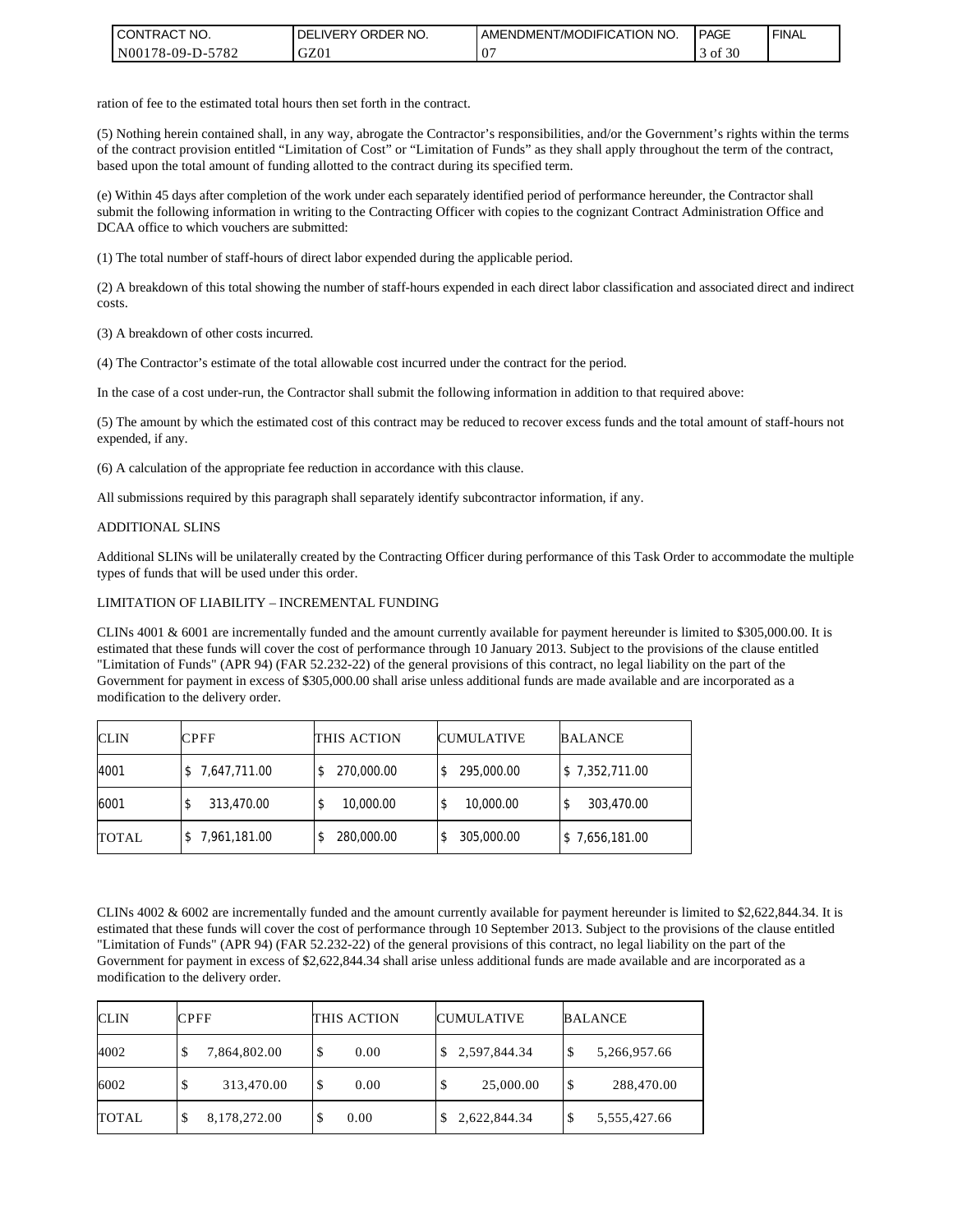| <b>CONTRACT NO.</b> | ORDER <sup>'</sup><br>NO.<br><b>DELIVERY</b> | AMENDMENT/MODIFICATION NO. | <b>PAGE</b>  | ' FINAL |
|---------------------|----------------------------------------------|----------------------------|--------------|---------|
| N00178-09-D-5782    | GZ01                                         | ω-                         | f 30<br>4 of |         |

# **SECTION C DESCRIPTIONS AND SPECIFICATIONS**

C-302 SPECIFICATIONS/STATEMENT OF WORK (DEC 1998)

Work under this contract shall be performed in accordance with the following Performance Work Statement (PWS):

### **Section C - Performance Work Statement (PWS)**

SPAWARSYSCEN-CHARLESTON, Code 582V0, Information Assurance (IA), IA Mitigation, Certification and Accreditation (C&A), and Information Assurance Vulnerability Management (IAVM)

### **1.0 INTRODUCTION**

The Space and Naval Warfare Systems Center (SPAWARSYSCEN) Atlantic; Network Security Implementation Branch, Code 582V0, is providing Network Security Engineering Support Services in support of Navy Medicine and Federal Health Systems as it pertains to information assurance for Navy Medicine's Military Treatment Facilities (MTF), Dental clinics worldwide, and Federal Health agencies.

### **2.0 BACKGROUND**

The task will support the continued Information Assurance initiatives within Navy Medicine and Federal Health agencies, and provide support to the Information Management and Information Technology (IM/IT) execution agent. SSC Atlantic will execute all aspects of Information Assurance for Navy Medicine and Federal Health agencies to ensure compliance with Federal, Department of Defense (DoD), and Department of Navy (DoN) regulations and policies.

### **3.0 SCOPE**

The objective of this Task Order is to provide support in the conduct of Information Assurance (IA), IA Mitigation, Certification and Accreditation (C&A), and Information Assurance Vulnerability Management (IAVM) to support the mission of Navy Medical and Federal Health systems at locations throughout the CONUS and OCONUS areas as well as incorporate the evaluation of the current IA and security posture of Navy Medical and Federal Health Systems facilities. The range of this support would span subject matter expertise to administrative support/graphic services with skill sets and experience that match Code 582V0's need to comply with and respond to requirements including current, updated program plans and documentation, current and accurate requirements definition, alternative approaches for fielding, migrating, staging and supporting systems, site management, adherence to standards, specifications and best practices, mitigation of risks, addressing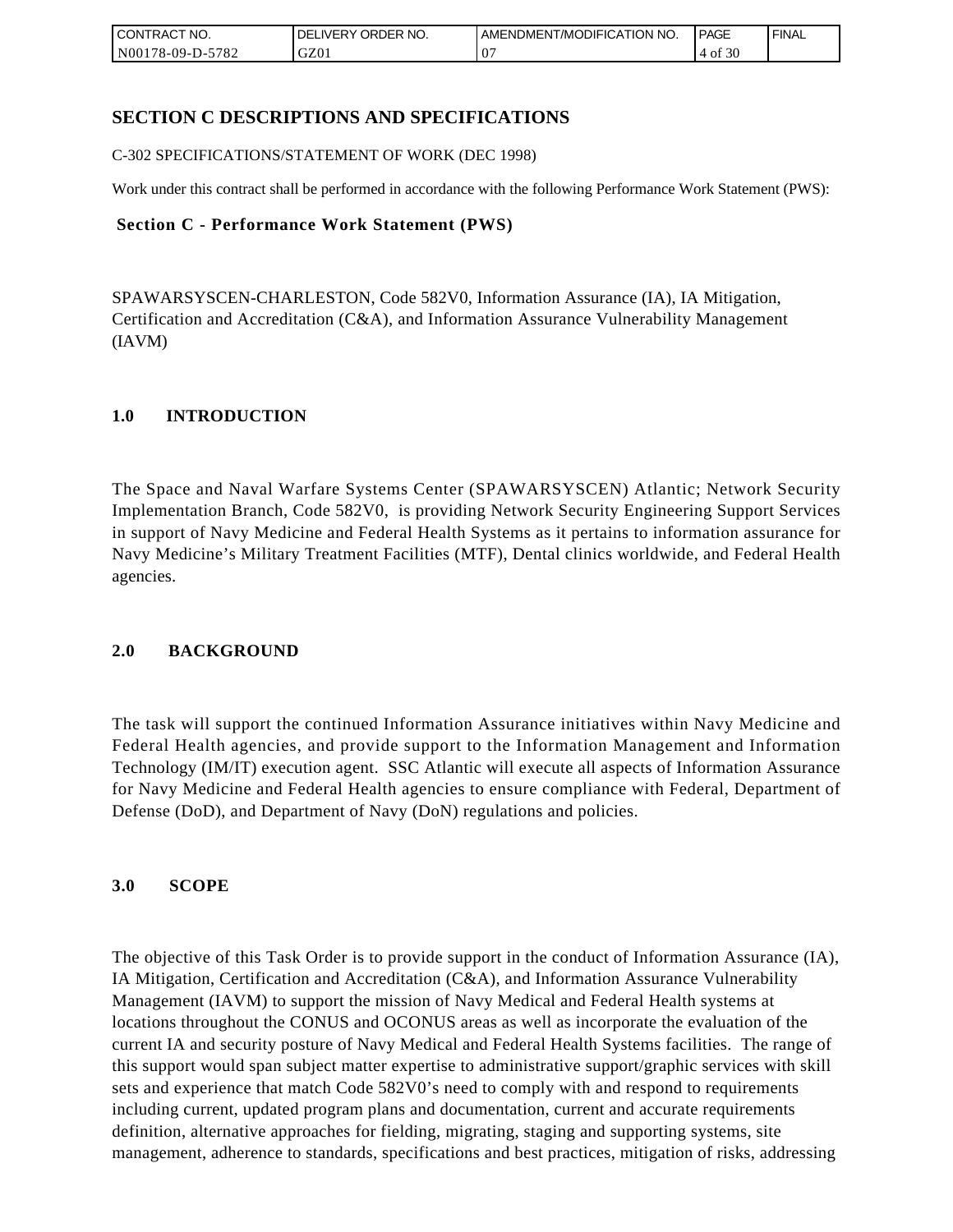| I CONTRACT NO.           | ORDER NO.<br>DELIVERY . | I AMENDMENT/MODIFICATION NO. | PAGE       | ' FINAL |
|--------------------------|-------------------------|------------------------------|------------|---------|
| N00178-09-D-5<br>$-5782$ | GZ01                    | v                            | f 30<br>0Ī |         |

issues and performing all Program and Project functions necessary to achieve the strategic goalds and objectives of SPAWAR's customers.

# **4.0 PLACE OF PERFORMANCE**

Work shall be performed at the SPAWARSYSCEN, Atlantic and in each of the following location(s):

- a. Contractor's Facility
- b. Bethesda, MD
- c. San Diego, CA
- d. New Orleans, LA
- e. NH Camp Pendleton, Ocean Side, CA
- f. NH Oak Harbor, WA
- g. NH Corpus Christi, TX
- h. NH Rota, Spain
- i. NH Guam
- j. NH Guantanamo Bay (Cuba)
- k. NH Cherry Point, NC
- l. NH Bremeerton, (Washington)
- m. NH Lemoore, CA
- n. NH Sigonella, Italy
- o. NH Napes, Italy
- p. NH Okinawa, Japan
- q. NH Pensacola, FL
- r. NH 29 Palms, CA
- s. NNMC Bethesda, Maryland
- t. NH Yokosuka, Japan
- u. NAMRU Jakarta (Indonesia)
- v. NAMR:U Cairo (Egypt)
- w. NH Pearl Harbor (Honolulu)
- x. NAMRU Lima (Peru)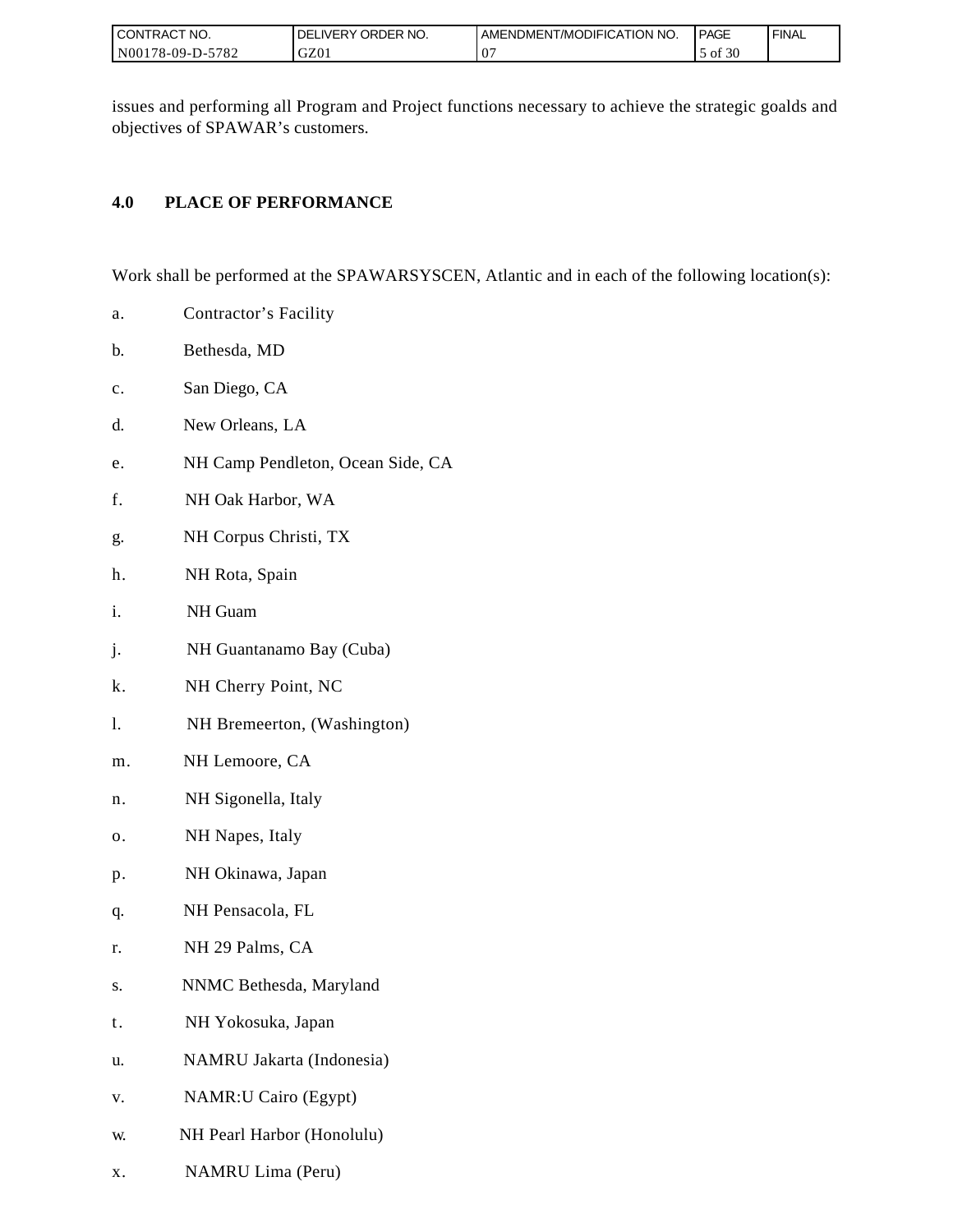| <b>CONTRACT NO.</b>                             | ' ORDER NO.<br><b>DELIVERY</b> | AMENDMENT/MODIFICATION NO. | <b>PAGE</b> | ' FINAL |
|-------------------------------------------------|--------------------------------|----------------------------|-------------|---------|
| N <sub>00</sub><br>-5782<br>$2178 - 09 - D - 5$ | GZ01                           | ω-                         | 6 of 30     |         |

## **5.0 APPLICABLE DIRECTIVES / REFERENCES**

The Contractor shall adhere to the following documents in accordance with paragraph 8.0, Performance Requirements.

| <b>Document Type</b> | No./Version | <b>Title</b>                 | Date           |
|----------------------|-------------|------------------------------|----------------|
| DoD Directive        |             | <b>Information Assurance</b> | $10-24-2002$   |
| 8500.1               |             | (IA)                         |                |
| DoD Instruction      |             | <b>Information Assurance</b> | $2 - 6 - 2003$ |
| 8500.2               |             | (IA) Implementation for      |                |
|                      |             | Automated                    |                |
|                      |             | Information<br>Systems       |                |
| DoD Regulation       |             | DoD Personnel Security       | 1-1987         |
| 5200.2-R             |             | Program                      |                |
| <b>SECNAVINST</b>    |             | Department of the Navy       | 3/10/1999      |
| 5510.30A             |             | <b>Personnel Security</b>    |                |
|                      |             | Program                      |                |
| <b>SECNAVINST</b>    |             | Department of the Navy       | 3/17/1999      |
| 5510.36              |             | <b>Information Security</b>  |                |
|                      |             | Program (ISP)                |                |

# **6.0 SECURITY and TRAINING SUPPORT**

SSC-A contractor personnel will have the appropriate clearances required for access to classified data as required. Prior to starting work on the task, SSC-A contractor personnel will have a minimum of an interim Secret Security Clearance granted by the Defense Industrial Security Clearance Office (DISCO) and will comply with IT access authorization requirements. In addition, SSC-A contractor personnel will possess the appropriate IT level of access for the required task and position assignment. SSC-A contractor personnel shall handle and safeguard any unclassified but sensitive and classified information in accordance with appropriate Department of Defense security regulations.

The Project Engineer shall determine if the appropriate IT Position Category has been assigned to the respective contractor personnel and inform the contractor of that determination based on the following criteria:

IT-1 Position - Positions in which the incumbent is responsible for the planning, direction, and implementation of a computer security program; major responsibility for the direction, planning and design of a computer system, including the hardware and software; or, can access a system during the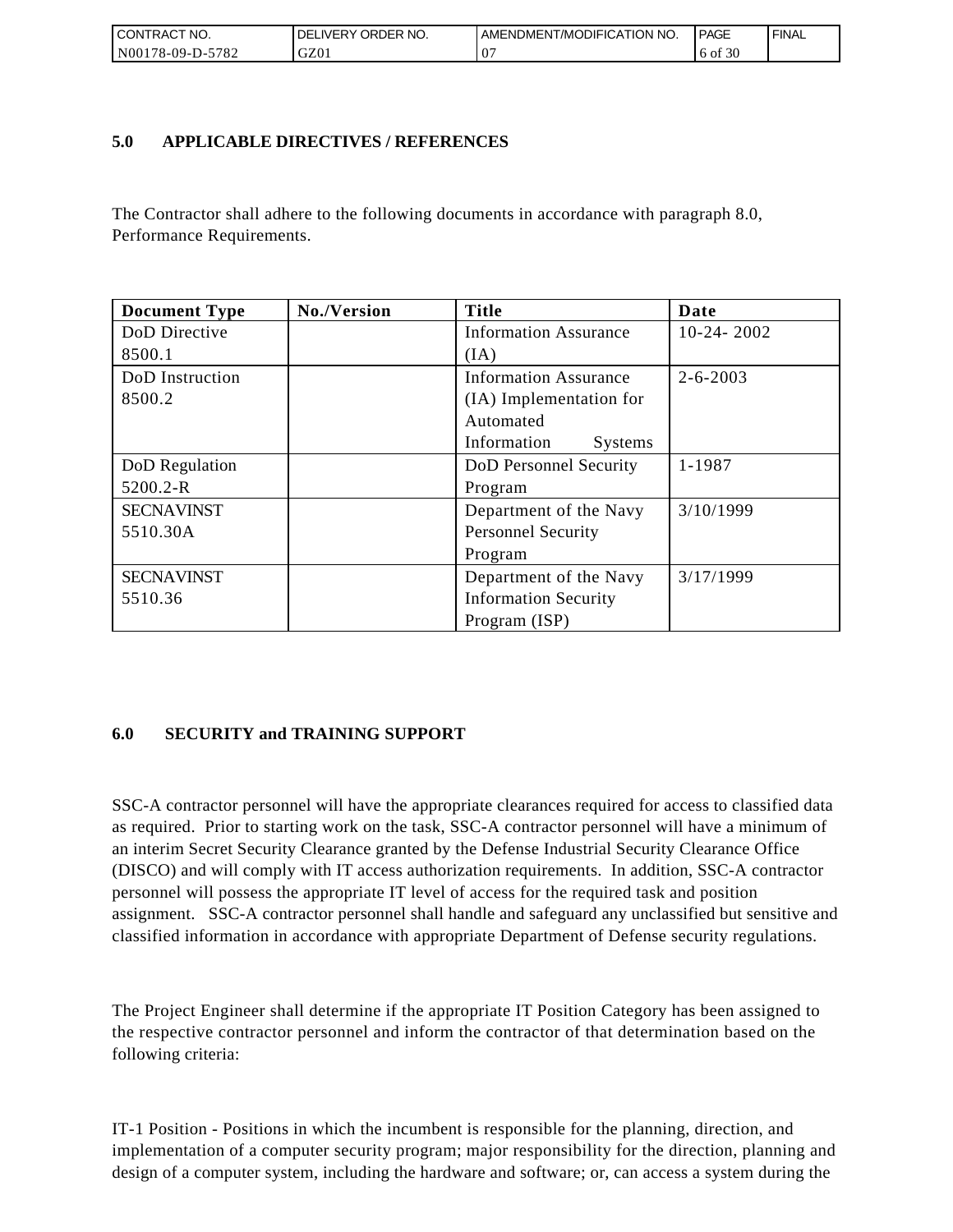| <b>CONTRACT NO.</b>   | ORDER NO.<br><b>IVERY</b><br>DELI | I AMENDMENT/MODIFICATION NO. | <b>PAGE</b> | ' FINAL |
|-----------------------|-----------------------------------|------------------------------|-------------|---------|
| N00178-09-D-5<br>5782 | GZ01                              | $\cdot$                      | f30<br>οt   |         |

operation or maintenance in such a way, and with a relatively high risk for causing grave damage, or realize a significant personal gain. Personnel whose duties meet the criteria for IT-1 Position designation require a favorably adjudicated Single Scope Background Investigation (SSBI) or SSBI Periodic Reinvestigation (SSBI-PR). The SSBI or SSBI-PR shall be updated a minimum of every 5 years.

IT-II Position - Positions in which the incumbent is responsible for the direction, planning, design, operation, or maintenance of a computer system, and whose work is technically reviewed by a higher authority at the IT-II Position level to insure the integrity of the system. Personnel whose duties meet the criteria for an IT-II Position require a favorably adjudicated National Agency Check (NAC).

IT-III Position - All other positions involved in computer activities. Incumbent in this position has non-privileged access to one or more DoD information systems/applications or database to which they are authorized access. Personnel whose duties meet the criteria for an IT-III Position designation require a favorably adjudicated NAC.

Contractor's request for visit authorization shall be submitted in the appropriate format and coordinated with the SSC-C Project Office.

# **6.1 Personnel Common Access Card (CAC) and PKI Requirements**

SSC-A contractor personnel are required to obtain a Common Access Card (CAC) with PKI for access to Department of Defense facilities (CONUS and OCONUS) and websites. In addition, a hardware solution to securely read the card via a personal computer, and approved software for reading the CAC (ex. ActiveGold) is required.

# **6.2 Personnel Supporting Information Assurance (IA) functions**

In accordance with clause 252.239-7001, Contractor personnel supporting Information Assurance (IA) functions shall be appropriately trained and certified prior to being engaged in IA related work. IA Personnel shall be in full compliance with DoD 8570.01-M, Information Assurance Workforce Improvement Program (PWS ref 2.1.\$) and DoDD 8570.1, IA Training, Certification, and Workforce Management (PWS ref 2.1.\$). This includes personnel training being certified/accredited at the appropriate levels of IAT I-III and IAM I-III. This will be verified by the contracting officer who will ensure that contractor personnel are entered in to the Defense Eligibility Enrollment System (DEERS) or other appropriate database. The contractor shall also provide the requested mix of labor categories pertaining to IA applicable tasks as directed by the PCO or Task Order in support of IA training requirements. Contractor personnel not certified within 6 months of assignment of IA duties or who fails to maintain their certified status will not be permitted to carry out the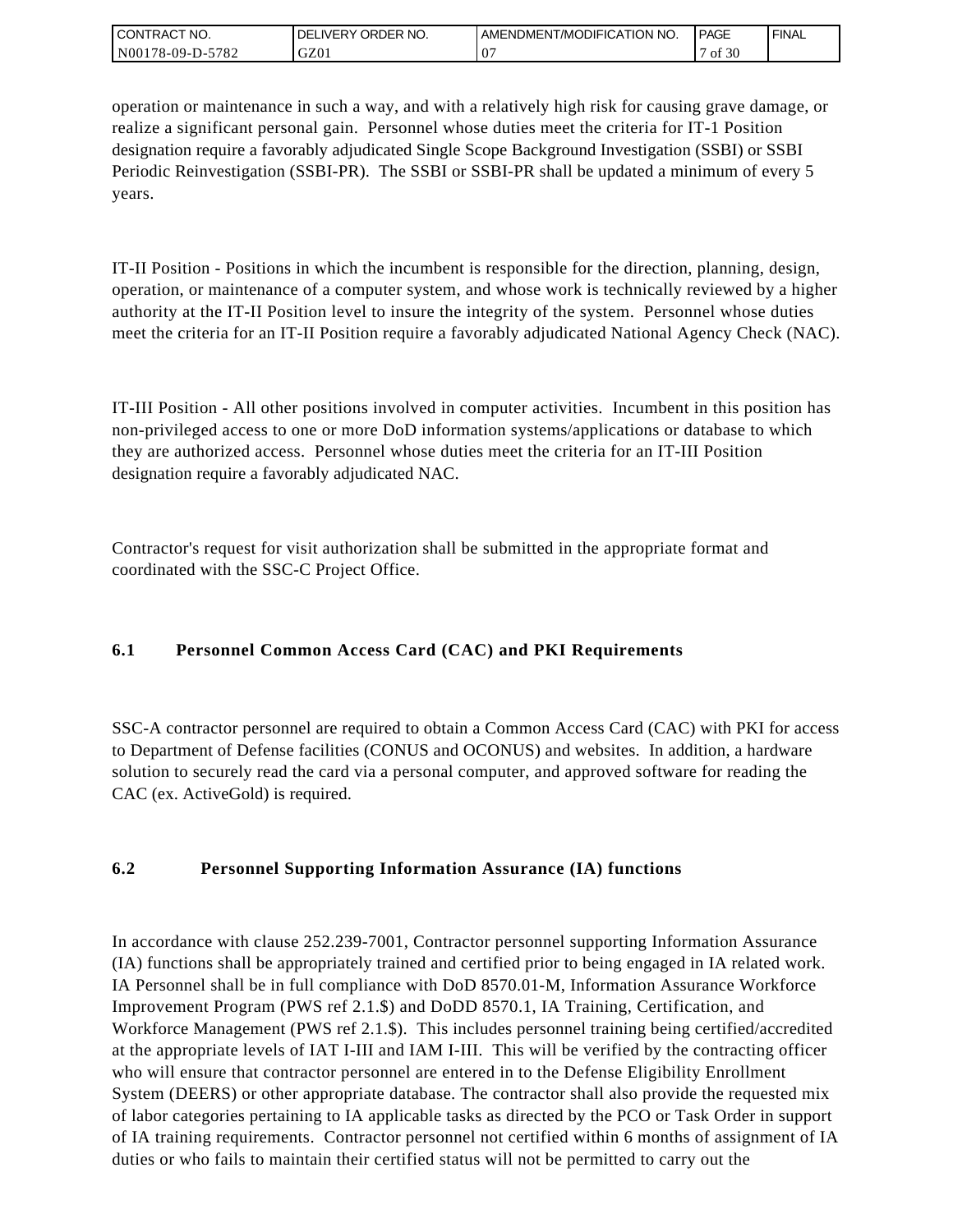| <b>CONTRACT NO.</b> | ' ORDER NO.<br><b>DELIVERY</b> | AMENDMENT/MODIFICATION NO. | <b>PAGE</b>  | `FINAL |
|---------------------|--------------------------------|----------------------------|--------------|--------|
| N00178-09-D-5782    | GZ01                           | n,<br>``                   | f 30<br>8 of |        |

responsibilities of the position, and shall be replaced with personnel that meet the minimum certification requirements as mandated above.

## **7.0 CONTRACTING OFFICER'S REPRESENTATIVE (COR)**

The COR for this task order is Cinnamon Buelk, Code 58200, [cinnamon.buelk@navy.mil,](mailto:cinnamon.buelk@navy.mil) (843) 218-3810. The Project Engineer is Joe Henline, Code 582M1, joseph.henline@navy.mil, (843) 218-4364.

# **8.0 PERFORMANCE REQUIREMENTS**

The contractor shall provide support to SPAWARSYSCEN Atlantic in conducting Information Assurance (IA), IA Mitigation, Certification and Accreditation (C&A), and Information Assurance Vulnerability Management (IAVM) to support the mission of Navy Medical and Federal Health agencies at locations throughout the CONUS and OCONUS areas as well as incorporate the evaluation of the current IA and security posture of Navy Medical and Federal Health facilities in accordance with DoD 8500.1 and 8500.2. The contractor shall provide support to SPAWAR Atlantic in the conduct of Certification and Accreditation (C&A) efforts to support the mission of Navy Medical and Federal Health systems. The contractor shall also assist in prioritizing short and long term initiatives considering strategic planning alignment, budget, and available funding.

# **8.1 Sub-Task 1. Project Management Support**

8.1.1 The contractor shall provide support to SPAWAR Atlantic in the conduct of Information Assurance (IA), IA Mitigation, Certification and Accreditation (C&A), Navy Medicine Network Operations Center (NOC) and Information Assurance Vulnerability Management (IAVM).

8.1.2 The contractor shall appoint a program manager specifically charted with the responsibility of interfacing with the Government on all matters pertaining to this Performance Work Statement. The Program Manager shall direct the contractor's effort through the company's internal management system that shall provide project progress visibility to assure on-time completion of contract requirements. The contractor shall also use best industry practices including ISO/IEC 15288 for System life cycle processes and ISO/IEC 12207 for Software life cycle processes. This shall include providing technical program and project management support that will mitigate the risks to successful program and compliance with SSC Atlantic's Capability Maturity Model Integration (CMMI) Engineering Process Office (EPO) program. The contractor as part of a team will support projects at SPAWAR Atlantic at CMMI Level III. The contractor will be required to utilize the processes and procedures already established for the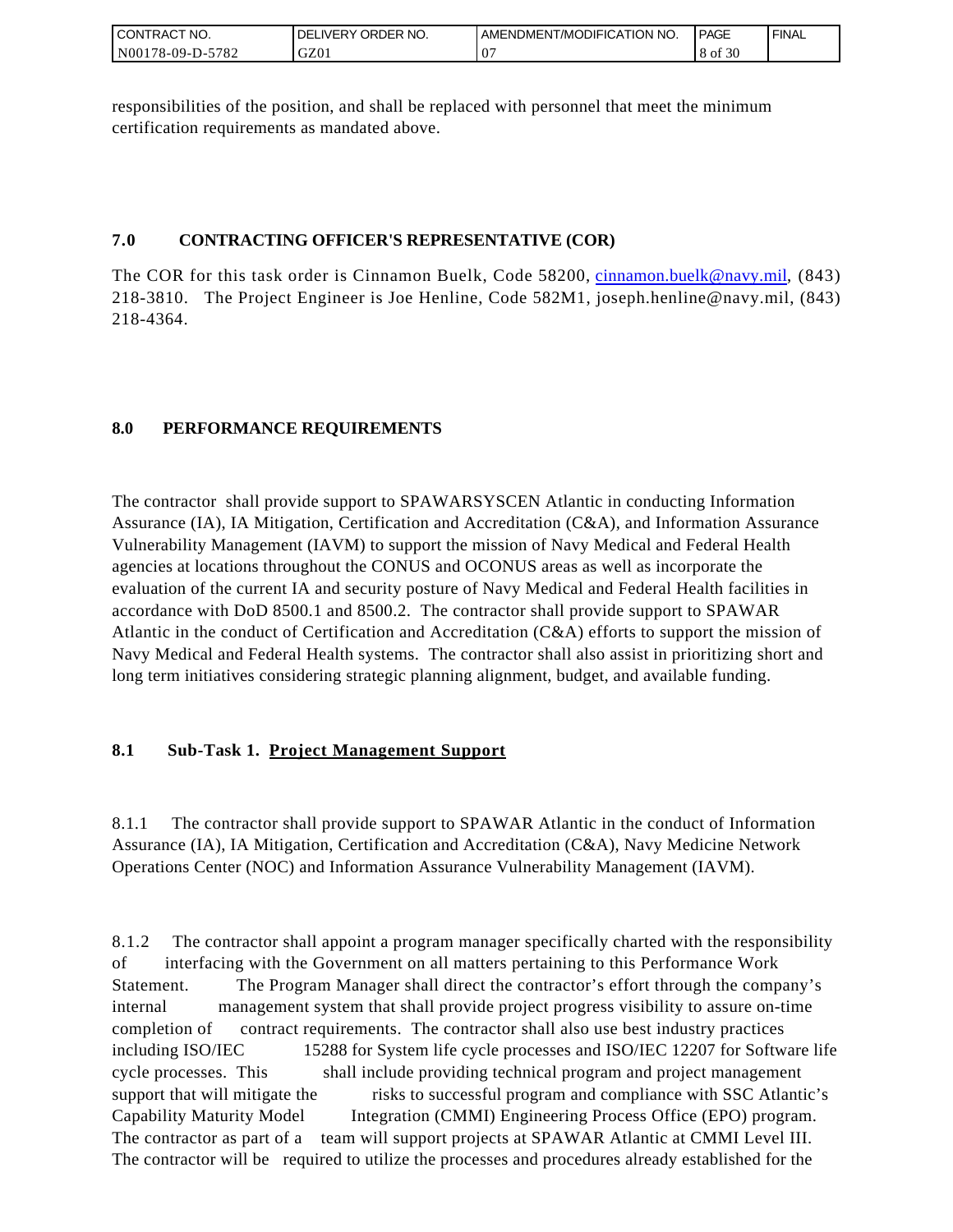| <b>CONTRACT NO.</b> | ' ORDER NO.<br><b>DELIVERY</b> | I AMENDMENT/MODIFICATION NO. | PAGE          | ' FINAL |
|---------------------|--------------------------------|------------------------------|---------------|---------|
| N00178-09-D-5782    | GZ01                           | ٠.                           | f 30ء<br>9 of |         |

project and the CMMI program, and deliver products that are compliant with the aforementioned processes and procedures. These tasks require the contractor to research and analyze technical and management information and data, costs, performance trends, and project progress based on earned value management (EVM). The contractor shall participate in design reviews, technical reviews, audits and discussions, and shall provide SPAWAR Atlantic with management status reports that will be updated and delivered on a weekly/monthly basis, or as required.

## **8.2 Sub-Task 2. Facilitation**

8.2.1 The contractor shall assist in planning, coordinating, and facilitating meetings with the principals, develop material to support the meetings, and ensure all action items are tracked through completion. Meetings shall be held weekly unless otherwise directed.

## **8.3 Sub-Task 3. SCTS Deployment Support**

8.3.1 The contractor shall conduct the installation of the JTF/GNO mandated SCTS system to support the IAVM program at locations throughout the CONUS and OCONUS areas.

### **8.4 Sub-Task 4. Network Device Hardening Analysis**

8.4.1 The contractor shall provide assistance in the management of the network perimeter improvement by ensuring that approved policies are implemented and controlled at the Outside Security Screening Router (OSSR) ACL, Firewall ruleset, and IPSs. This will ensure that only approved Ports, Protocols, Services (PPS) necessary to do business are opened.

### **8.5 Sub-Task 5. Site Network IA Assessment Support**

8.5.1 The contractor shall provide support to SPAWAR Atlantic in the conduct of IA Tiger Team efforts at locations throughout the CONUS and OCONUS areas. These Tiger Team efforts would incorporate the evaluation of the current IA and security posture of these facilities. Final reports would be generated and delivered to SPAWAR Atlantic to support mitigation efforts and the development of an overall IA strategy.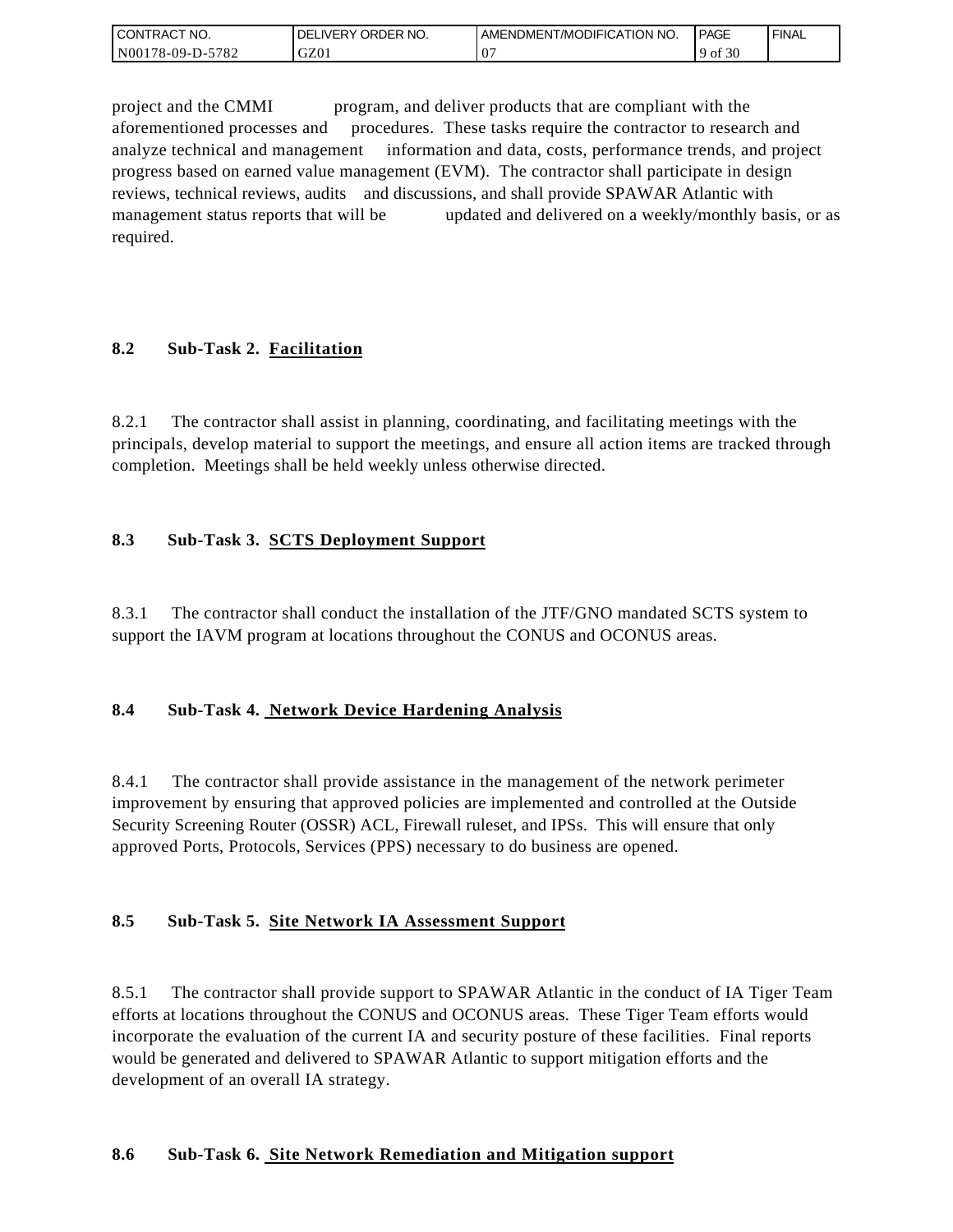| I CONTRACT NO.   | ´ORDER NO.<br><b>DELIVERY</b> | LAMENDMENT/MODIFICATION NO. | <b>PAGE</b>  | `FINAL |
|------------------|-------------------------------|-----------------------------|--------------|--------|
| N00178-09-D-5782 | GZ01                          | - 17                        | $10$ of $30$ |        |

8.6.1 The contractor shall conduct the mitigation efforts at locations throughout the CONUS and OCONUS areas. These efforts will incorporate the evaluation of the current IA and security posture of these facilities in accordance with 8500.1 and 8500.2. Also provide final reports to SPAWAR Atlantic that can assist in the development of an overall Enterprise mitigation strategy.

# **8.7 Sub-Task 7. Program of Record and Site Certification and Accreditation Packages**

8.7.1 The contractor shall provide support to SPAWAR Atlantic in the conduct of Certification and Accreditation (C&A) efforts. These efforts would be in accordance with Navy Medical and Federal Health systems IA documentation at various locations throughout the CONUS and OCONUS areas, as required.

# **8.8 Sub-Task 8. Navy Medicine Network Operations Center Support**

8.8.1 The contractor shall provide support to SPAWAR Atlantic in the 24 x 7 x 365 operations of the Navy Medicine Operations Center. These efforts will incorporate IA, router analysis, firewall analysis, and IAVA compliance.

# **9.0 GOVERNMENT FURNISHED INFORMATION**

Not applicable.

# **10.0 GOVERNMENT FURNISHED MATERIAL**

Not Applicable

### **11.0 GOVERNMENT FURNISHED EQUIPMENT**

Not Applicable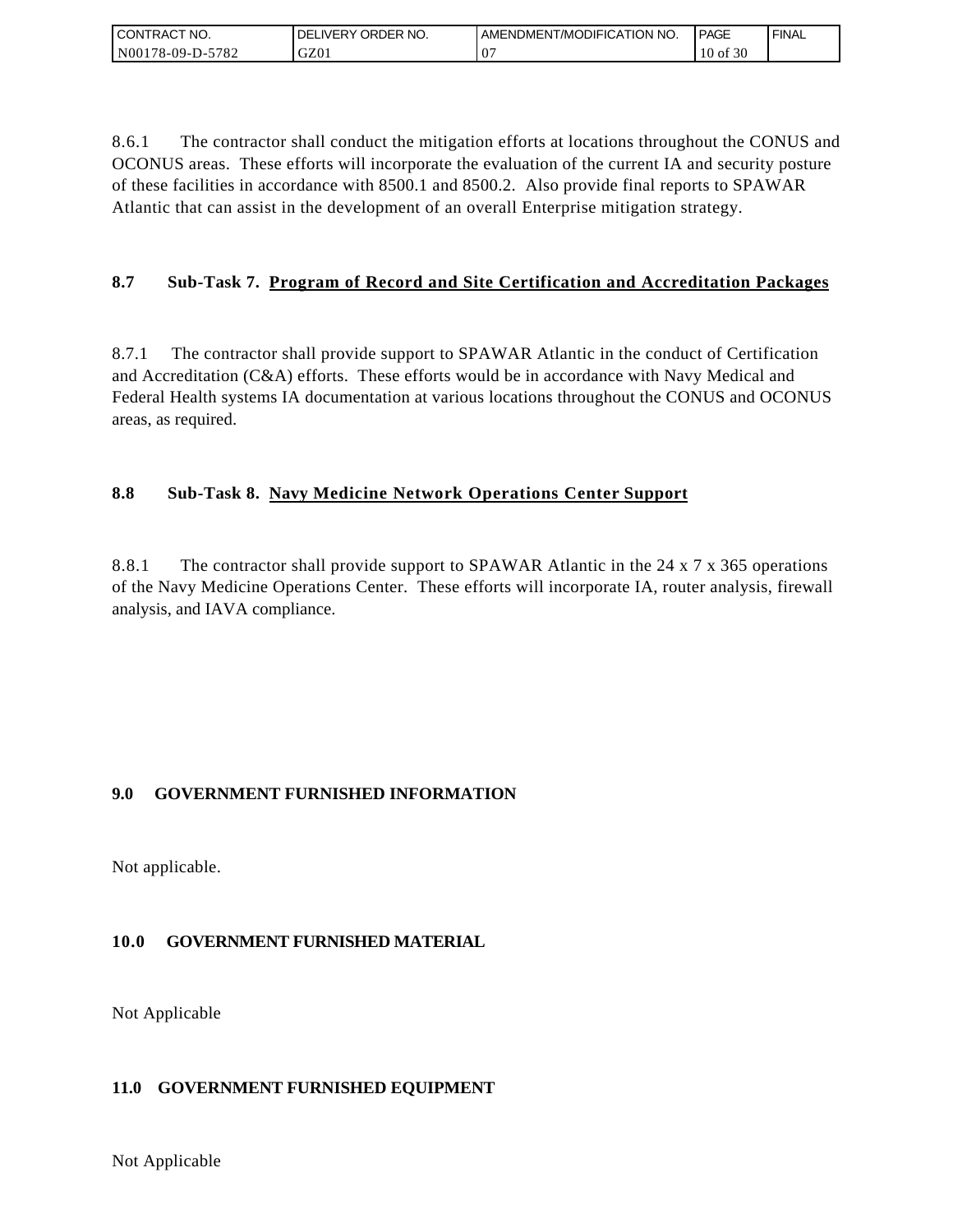| ' CONTRACT NO.          | ORDER NO.<br><b>DELIVERY</b> | AMENDMENT/MODIFICATION NO. | <b>PAGE</b> | ' FINAL |
|-------------------------|------------------------------|----------------------------|-------------|---------|
| 5782<br>$NO0178-09-D-2$ | GZ01                         | ິ                          | f 30<br>ΟĪ  |         |

### **12.0 CONTRACTOR FURNISHED MATERIAL**

Miscellaneous Other Direct Costs (ODCs) such as FedEx shipping.

## **13.0 CONTRACTOR FURNISHED EQUIPMENT**

Not Applicable

## **14.0 TRAVEL REQUIREMENTS**

When it becomes necessary for the contractor to travel, the contractor shall submit a request, via email, to the SPAWARSYSCEN Atlantic Task Order Manager seeking approval to travel before initiating any travel plans. All travel claims shall make reference to the e-mail, letter or phone call that granted approval. Failure to gain prior approval may result in disallowance of invoiced travel claims. Emergent travel as directed by the Project Engineer for upgrade support and engineering solutions provided efforts are fair and reasonable and in accordance with the Joint Travel Regulations.

Estimated travel locations are as follows. The following trips are per annum.

| To                      | # of Trips                  | # of people                 |
|-------------------------|-----------------------------|-----------------------------|
| San Diego, CA           | 2                           | 2                           |
| Ocean Side, CA          | 2                           | 2                           |
| New Orleans, LA         | $\overline{c}$              | 2                           |
| Oak Harbor, WA          | $\overline{2}$              | $\overline{2}$              |
| Corpus Christi,<br>ТX   | $\mathcal{D}_{\mathcal{L}}$ | $\mathcal{D}_{\mathcal{L}}$ |
| Rota Spain              | 2                           | 2                           |
| Guam                    | $\overline{2}$              | 2                           |
| Guantanamo Bay,<br>Cuba | $\mathcal{D}_{\mathcal{L}}$ | $\mathcal{D}_{\mathcal{L}}$ |
| Cherry Point, NC        | 2                           | 2                           |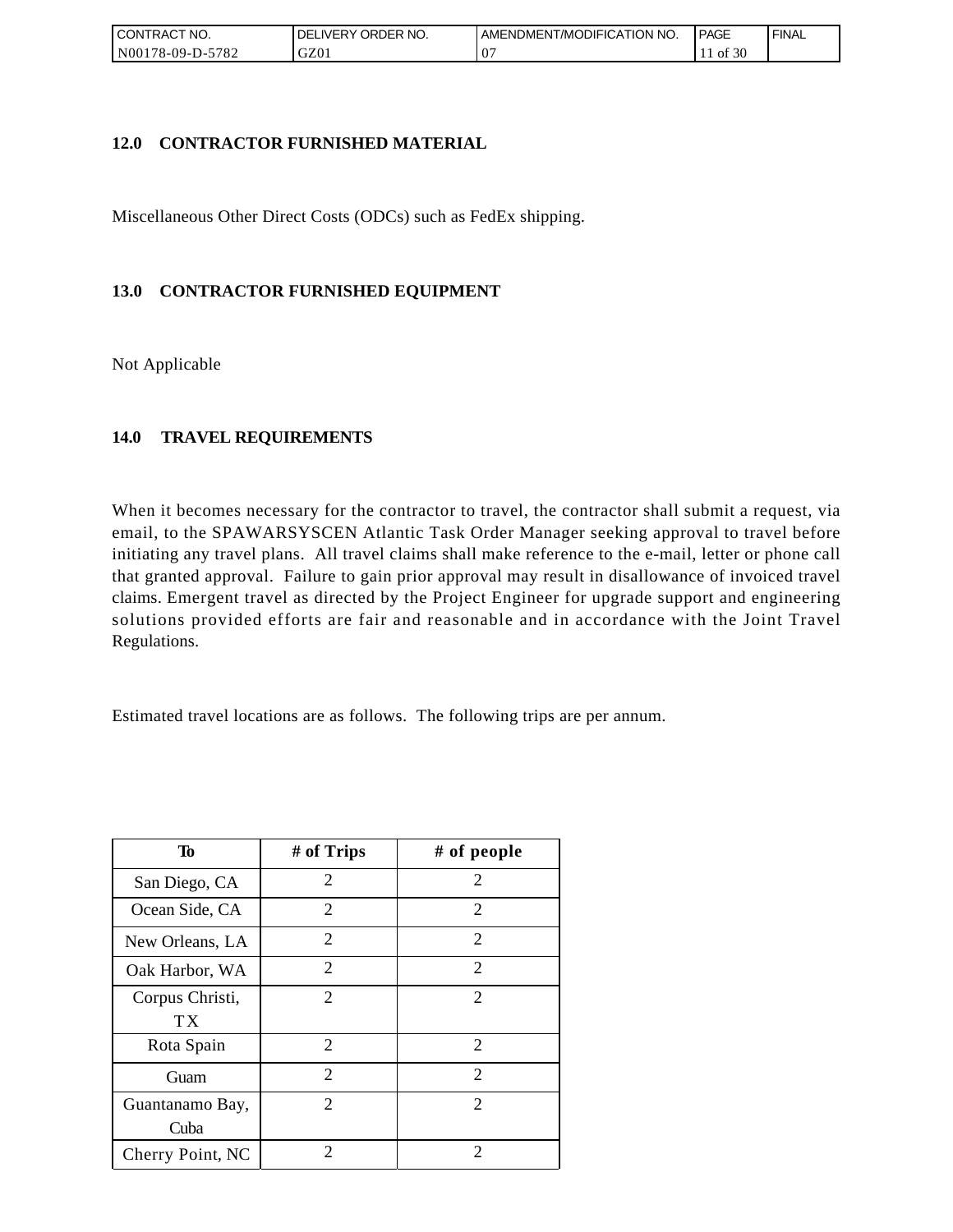| <b>CONTRACT NO.</b>               | NO.<br>ORDER<br><b>DELIVERY</b> | AMENDMENT/MODIFICATION NO. | <b>PAGE</b>               | ' FINAL |
|-----------------------------------|---------------------------------|----------------------------|---------------------------|---------|
| N001<br>5782<br>$3178 - 09 - D -$ | GZ01                            |                            | $c \cap c$<br>-01.30<br>∸ |         |

| CONTRACT NO.                                                                   | DELIVERY ORDER NO.                                                                                                                                                                                                                                            |                | AMENDMEN |
|--------------------------------------------------------------------------------|---------------------------------------------------------------------------------------------------------------------------------------------------------------------------------------------------------------------------------------------------------------|----------------|----------|
| N00178-09-D-5782                                                               | GZ01                                                                                                                                                                                                                                                          | 07             |          |
|                                                                                |                                                                                                                                                                                                                                                               |                |          |
| Brenerton,                                                                     | 3                                                                                                                                                                                                                                                             | 2              |          |
| Washington                                                                     |                                                                                                                                                                                                                                                               |                |          |
| LeMoore,                                                                       | 2                                                                                                                                                                                                                                                             | 2              |          |
| California                                                                     |                                                                                                                                                                                                                                                               |                |          |
| Sigonella, Italy                                                               | $\overline{2}$                                                                                                                                                                                                                                                | $\overline{2}$ |          |
| Naples, Italy                                                                  | $\overline{2}$                                                                                                                                                                                                                                                | $\overline{2}$ |          |
| Okinawa, Japan                                                                 | $\overline{2}$                                                                                                                                                                                                                                                | 2              |          |
| Pensacola, FL                                                                  | 3                                                                                                                                                                                                                                                             | 2              |          |
| 29 Palms, CA                                                                   | 3                                                                                                                                                                                                                                                             | $\overline{c}$ |          |
| Bethesda,                                                                      | 6                                                                                                                                                                                                                                                             | $\overline{2}$ |          |
| Maryland                                                                       |                                                                                                                                                                                                                                                               |                |          |
| Yokosuka, Japan                                                                | $\overline{2}$                                                                                                                                                                                                                                                | $\overline{2}$ |          |
| Jakarta, Indonesia                                                             | 2                                                                                                                                                                                                                                                             | $\overline{2}$ |          |
| Cairo, Egypt                                                                   | 2                                                                                                                                                                                                                                                             | 2              |          |
| Pearl Harbor, HI                                                               | $\overline{2}$                                                                                                                                                                                                                                                | 2              |          |
| Lima, Peru                                                                     | $\overline{2}$                                                                                                                                                                                                                                                | 2              |          |
| a.<br>b.<br>$\mathbf{C}$ .<br>d.<br>e.<br>f.<br>White Papers - CDRL A006<br>g. | Conference, Meeting Minutes and Presentation Reports a<br>Technical Reports as required - CDRL A002<br>Monthly Status Reports - CDRL A003<br>Monthly Financial Reports - CDRL A004<br>Weekly Activity Reports (WAR) - CDRL A005<br>NOC Operations - CDRL A007 |                |          |
| h.                                                                             | Network Architecture Analysis Design as required – CDI                                                                                                                                                                                                        |                |          |
|                                                                                | Type of Technical Reports - A002                                                                                                                                                                                                                              |                |          |
| <b>NOC</b> Operations                                                          |                                                                                                                                                                                                                                                               |                |          |
| <b>Mitigation Reports</b>                                                      | Network Architecture Analysis Design                                                                                                                                                                                                                          |                |          |
| <b>SSAA Gap Analysis</b>                                                       |                                                                                                                                                                                                                                                               |                |          |
|                                                                                |                                                                                                                                                                                                                                                               |                |          |

### **15.0 DELIVERABLES**

- a. Conference, Meeting Minutes and Presentation Reports as required CDRL A001
- b. Technical Reports as required CDRL A002
- c. Monthly Status Reports CDRL A003
- d. Monthly Financial Reports CDRL A004
- e. Weekly Activity Reports (WAR) CDRL A005
- f. White Papers CDRL A006
- g. NOC Operations CDRL A007
- h. Network Architecture Analysis Design as required CDRL A008

| <b>Type of Technical Reports – A002</b> |  |  |
|-----------------------------------------|--|--|
| <b>NOC</b> Operations                   |  |  |
| Network Architecture Analysis Design    |  |  |
| <b>Mitigation Reports</b>               |  |  |
| <b>SSAA Gap Analysis</b>                |  |  |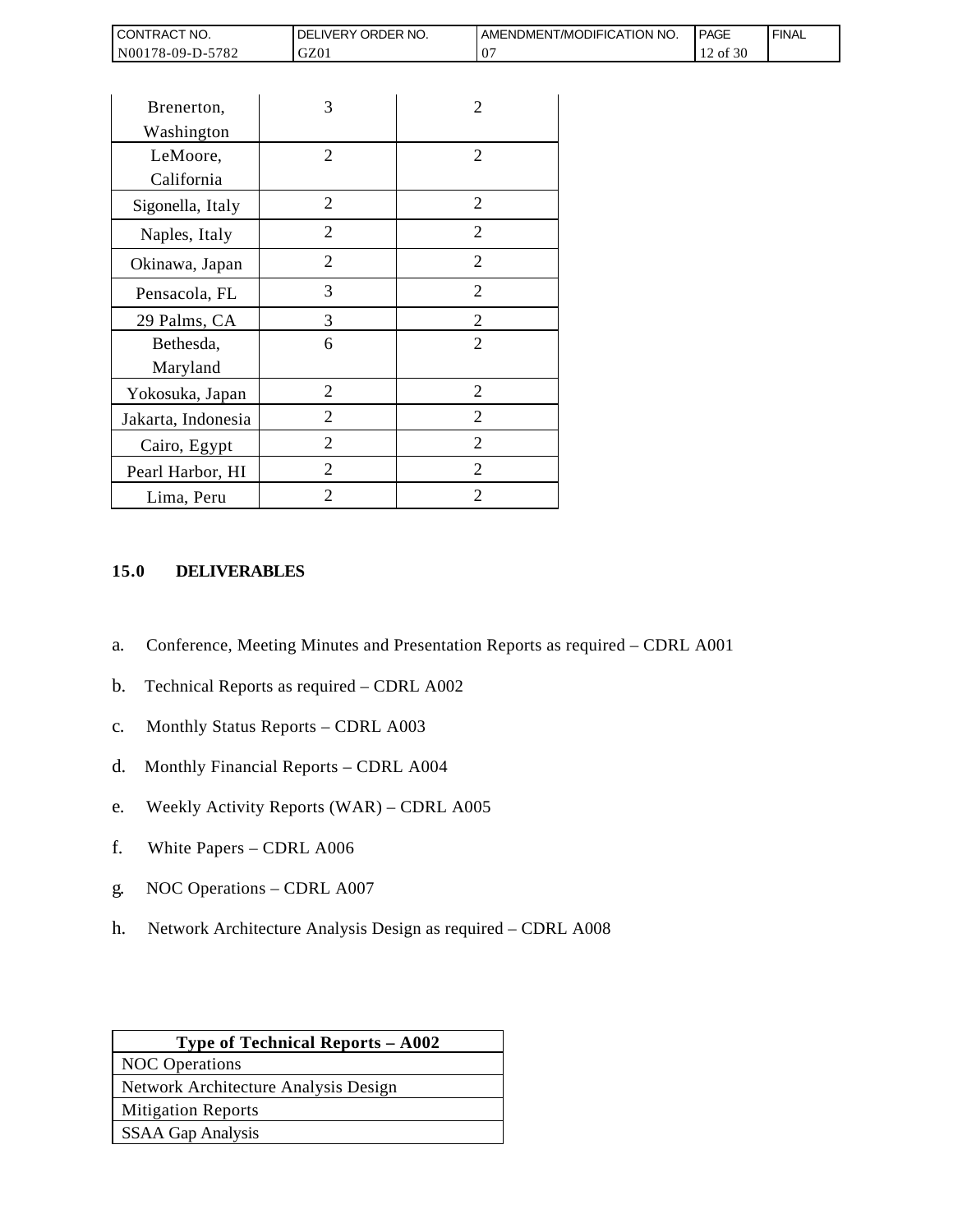| l CON <sup>-</sup><br>'TRACT NO. | ORDER<br>NO.<br><b>DELIVERY</b> | AMENDMENT/MODIFICATION NO. | <b>PAGE</b>      | ' FINAL |
|----------------------------------|---------------------------------|----------------------------|------------------|---------|
| N00178-09-D-5782                 | GZ01                            |                            | 0.20<br>ΟĪ<br>30 |         |

#### **16.0 WORKLOAD ESTIMATE**

The following workload data is provided for informational purposes only to assist you in estimating the price of this Contract.

Number of man-hours: 121,408 per year

Other Direct Costs: \$300,000 per year

#### C-313 SECURITY REQUIREMENTS (DEC 1999)

The work to be performed under this contract as delineated in the DD Form 254, Attachment No. 2 [Contracting officer insert attachment number] involves access to and handling of classified material up to and including Secret.

In addition to the requirements of the FAR 52.204-2 "Security Requirements" clause, the Contractor shall appoint a Security Officer, who shall (1) be responsible for all security aspects of the work performed under this contract, (2) assure compliance with the National Industry Security Program Operating Manual (DODINST 5220.22M), and (3) assure compliance with any written instructions from the Security Officer Code OA1, SPAWAR Systems Center Charleston, P.O. Box 190022, North Charleston, SC 29419-9022.

#### C-315 WORKWEEK (DEC 1999)

(a) All or a portion of the effort under this contract will be performed on a Government installation. The normal workweek for Government employees at SPAWAR Systems Center Charleston and its Detachments is Monday through Friday 0730 to 1600. Work at this Government installation, shall be performed by the contractor within the normal workweek unless differing hours are specified on the individual task orders. Following is a list of holidays observed by the Government:

Name of Holiday Time of Observance

New Year's Day 1 January

Martin Luther King Jr. Day Third Monday in January

President's Day Third Monday in February

Memorial Day Last Monday in May

Independence Day 4 July

Labor Day First Monday in September

Columbus Day Second Monday in October

Veteran's Day 11 November

Thanksgiving Day Fourth Thursday in November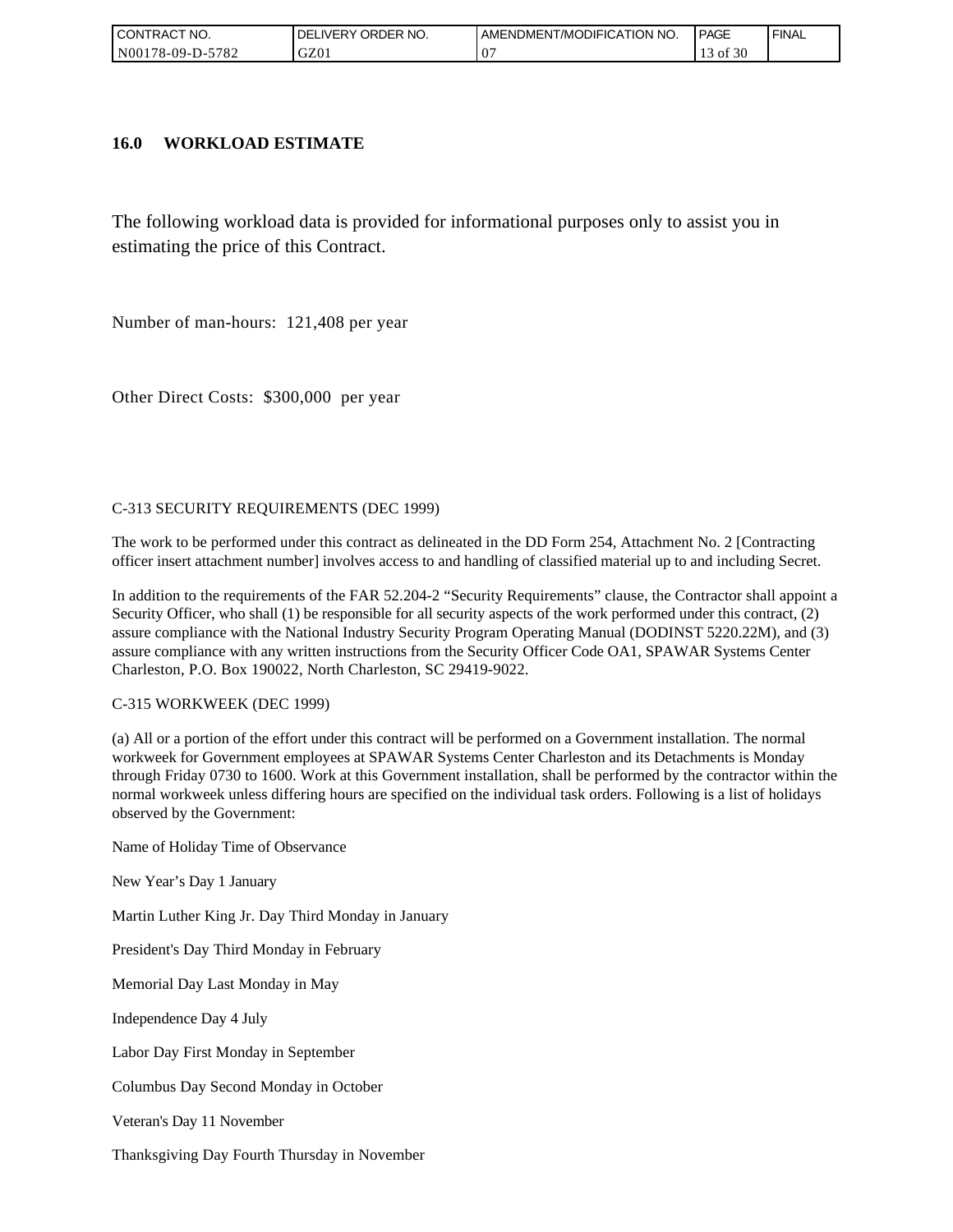| <b>CONTRACT NO.</b> | I DELIVERY ORDER NO. | AMENDMENT/MODIFICATION NO. | PAGE       | ' FINAL |
|---------------------|----------------------|----------------------------|------------|---------|
| N00178-09-D-5782    | GZ01                 | 07                         | f 30<br>оf |         |

Christmas Day 25 December

(b) If any of the above holidays occur on a Saturday or a Sunday, then such holiday shall be observed by the Contractor in accordance with the practice as observed by the assigned Government employees at the using activity.

(c) If the Contractor is prevented from performance as the result of an Executive Order or an administrative leave determination applying to the using activity, such time may be charged to the contract as direct cost provided such charges are consistent with the Contractor's accounting practices.

(d) This contract does not allow for payment of overtime during the normal workweek for employees who are not exempted from the Fair Labor Standards Act unless expressly authorized by the Ordering Officer. Under Federal regulations the payment of overtime is required only when an employee works more than 40 hours in a normal week period.

### C-317 NOTICE TO CONTRACTOR OF CERTAIN DRUG DETECTION PROCEDURES (DEC 1999)

(a) Pursuant to Navy policy applicable to both Government and contractor personnel, measures will be taken to prevent the introduction and utilization of illegal drugs and related paraphernalia into Government Work areas.

(b) In furtherance of the Navy's drug control program, unannounced periodic inspections of the following nature may be conducted by installation security authorities:

(1) Routine inspection of contractor occupied work spaces.

(2) Random inspections of vehicles on entry or exit, with drug detection dog teams as available, to eliminate them as a safe haven for storage of or trafficking in illegal drugs.

(3) Random inspections of personnel possessions on entry or exit from the installation.

(c) When there is probable cause to believe that a contractor employee on board a naval installation has been engaged in use, possession or trafficking of drugs, the installation authorities may detain said employee until the employee can be removed from the installation, or can be released to the local authorities having jurisdiction.

(d) Trafficking in illegal drug and drug paraphernalia by contract employees while on a military vessel/installation may lead to possible withdrawal or downgrading of security clearance, and/or referral for prosecution by appropriate law enforcement authorities.

(e) The contractor is responsible for the conduct of employees performing work under this contract and is, therefore, responsible to assure that employees are notified of these provisions prior to assignment.

(f) The removal of contractor personnel from a Government vessel or installation as a result of the drug offenses shall not be cause for excusable delay, nor shall such action be deemed a basis for an equitable adjustment to price, delivery or other provisions of this contract.

#### C-718 ACCESSIBILITY OF ELECTRONIC AND INFORMATION TECHNOLOGY (JUN 2001)

(a) Each Electronic and Information Technology (EIT) supply or service provided under this contract shall comply with the EIT Accessibility Standards listed below:

[The Contracting Officer shall consult with the program office to determine which standards listed in subsection (a) apply and shall check all applicable standards prior to issuing the solicitation.]

\_\_36 C.F.R. § 1194.21 (Software Applications and operating systems

\_\_36 C.F.R. § 1194.22 (Web-based and internet information and applications)

\_\_36 C.F.R. § 1194.23 (Telecommunications products)

\_\_36 C.F.R. § 1194.24 (Video and multimedia products)

\_\_36 C.F.R. § 1194.25 (Self contained, closed products)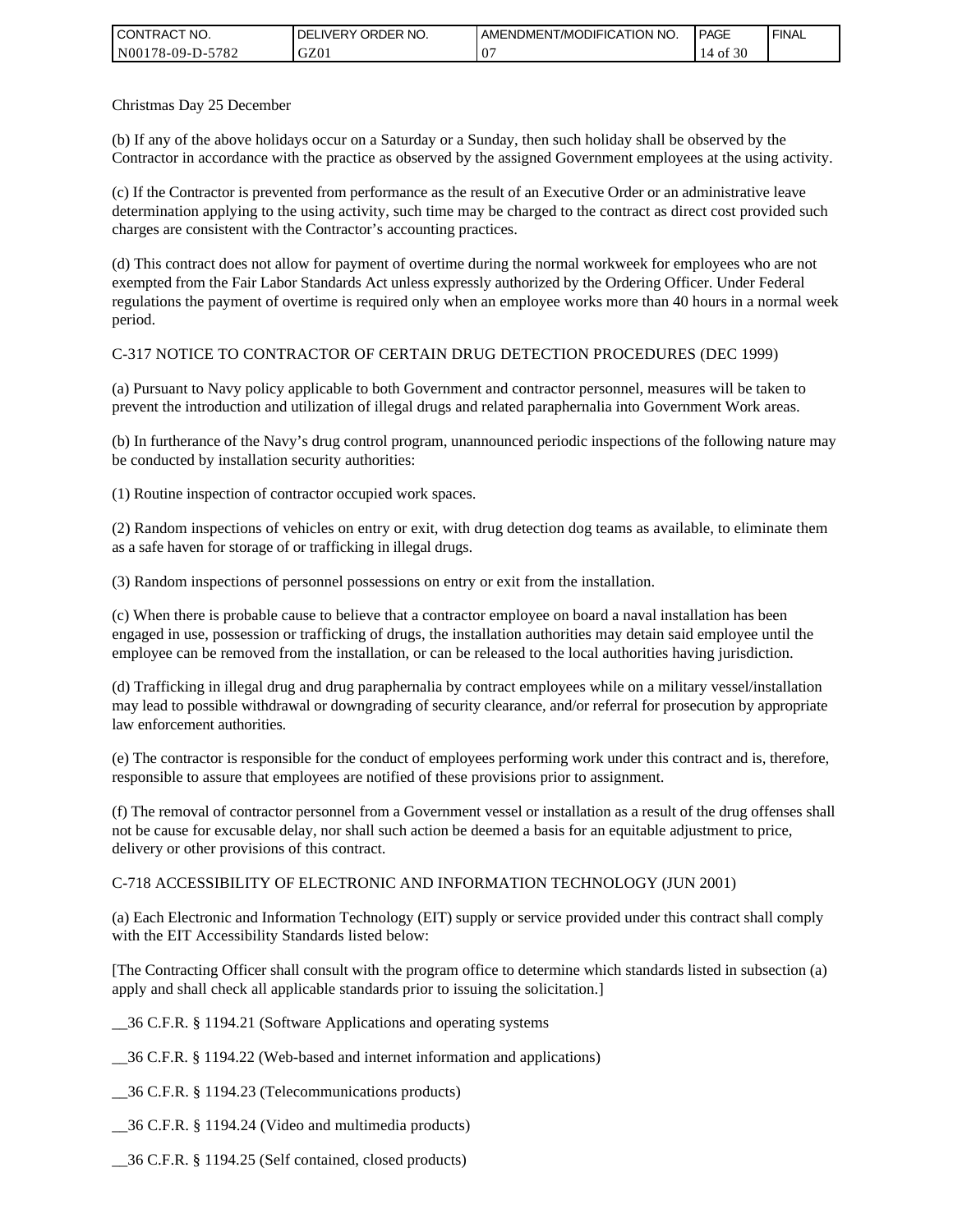| <b>CONTRACT NO.</b>    | NO.<br>ORDER<br><b>DELIVERY</b> | AMENDMENT/MODIFICATION NO. | <b>PAGE</b>      | ' FINAL |
|------------------------|---------------------------------|----------------------------|------------------|---------|
| N00178-09-D-5<br>-5782 | GZ01                            |                            | 0.20<br>οt<br>3U |         |

\_\_36 C.F.R. § 1194.26 (Desktop and portable computers)

In addition, each EIT supply or service provided under this contract shall comply with 36 C.F.R. § 1194.31 (Functional performance criteria) and 36 C.F.R. § 1194.41 (Information, documentation, and support).

(b) If the Contracting Officer determines that any supply or service delivered under this contract does not comply with the EIT Accessibility Standards, the Contracting Officer will notify the Contractor in writing accordingly. If the Contractor fails to promptly correct or replace the nonconforming products or services with conforming products or services within the delivery schedule contained in the contract, the Government will have the rights and remedies contained in the contract.

(End of specification)

#### C-719 EXEMPTION FROM ELECTRONIC AND INFORMATION TECHNOLOGY ACCESSIBILITY REQUIREMENTS (JUN 2001)

(a) The Government has determined that the following exemption(s) to the Electronic and Information Technology (EIT) Accessibility Standards (36 C.F.R. § 1194) are applicable to this procurement:

\_\_\_\_ The EIT to be provided under this contract has been designated as a National Security System.

The EIT acquired by the contractor is incidental to this contract.

\_\_\_\_ The EIT to be provided under this contract would require a fundamental alteration in the nature of the product or its components in order to comply with the EIT Accessibility Standards.

\_\_\_\_ The EIT to be provided under this contract will be located in spaces frequented only by service personnel for maintenance, repair, or occasional monitoring of equipment.

\_\_\_\_ Compliance with the EIT Accessibility Standards would impose an undue burden on the agency.

The EIT to be provided under this contract is purchased in accordance with FAR Subpart 13.2 prior to January 1, 2003.

(b) Notwithstanding that an exemption exists, the Contractor may furnish supplies or services provided under this contract that comply with the EIT Accessibility Standards (36 C.F.R. § 1194).

#### C-720 PERFORMANCE BASED REVIEW AND ACCEPTANCE PROCEDURES

This is a performance based order, as defined in FAR Part 37.6. Contractor performance will be reviewed in accordance with the Quality Assurance Plan as follows:

#### QUALITY ASSURANCE PLAN

(1) Objective: The purpose of this plan is to provide a quality assurance plan for the services contracted under this Task Order. This plan provides a basis for the Task Order Manager (TOM) to evaluate the quality of the contractor's performance. The oversight provided for in this plan, and the remedy established, will help ensure that service levels are of high quality throughout the task order term.

(2) Performance Standards:

a. The deliverables under this task order will be consistently technically accurate.

b. The services delivered under this task order will be consistently of high quality.

c. The contractor's cost control efforts under this task order will be consistently effective (applicable to cost reimbursement task orders).

d. The contractor will be consistently responsive to Government customers in its performance of this task order.

e. For the purposes of this plan, "consistently" is defined as "generally holding true", "persistently over time", and/or "overall uniformly".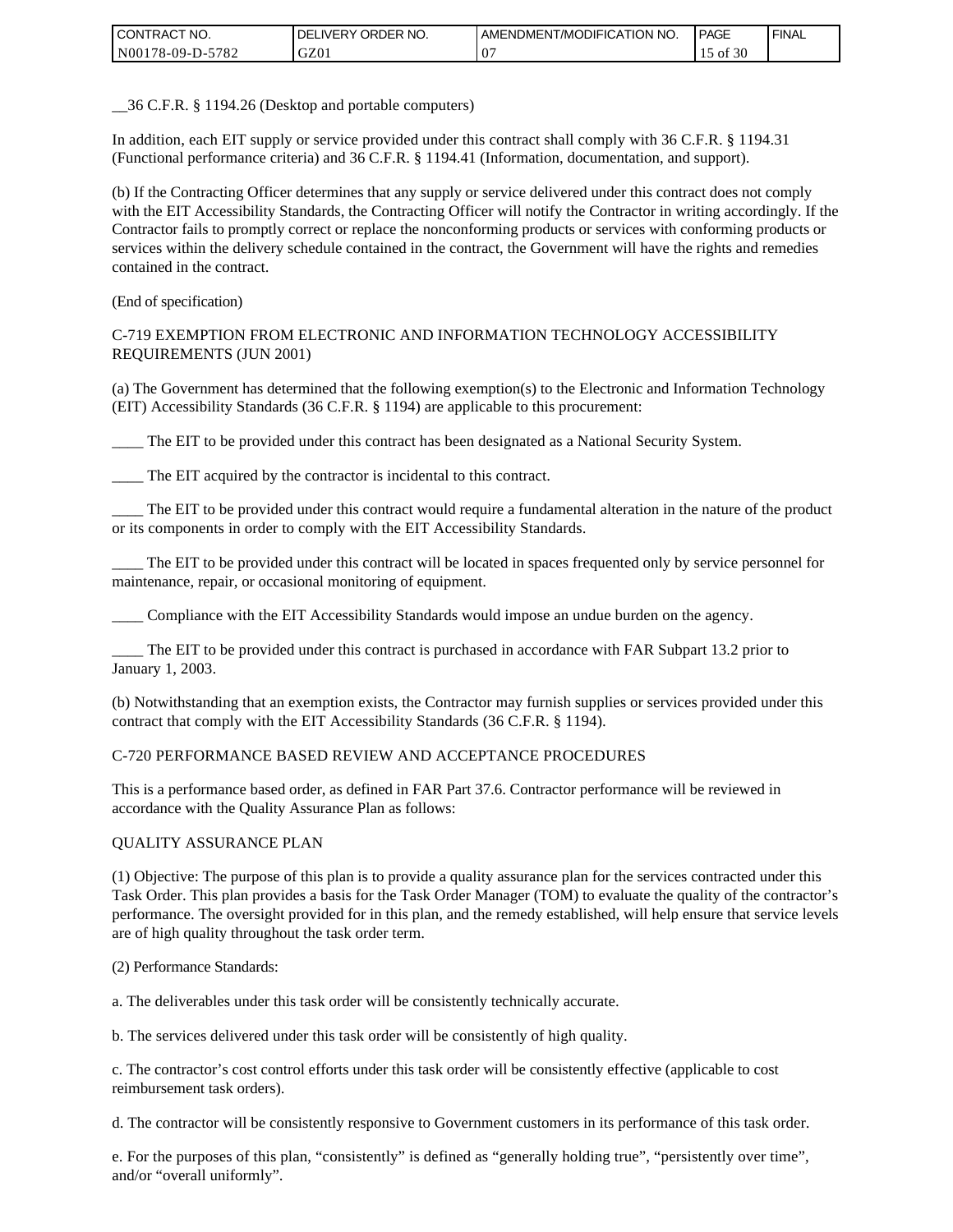| I CONTRACT NO.   | ORDER NO.<br><b>DELIVERY</b> | AMENDMENT/MODIFICATION NO. | <b>PAGE</b>      | ' FINAL |
|------------------|------------------------------|----------------------------|------------------|---------|
| N00178-09-D-5782 | GZ0 <sub>1</sub>             | $\mathbf v$                | 0.20<br>16 of 30 |         |

(3) Evaluation Methods: The TOM will conduct performance evaluations based on the standards in paragraph 2 above using the following technique:

a. During the performance period of the task order, the TOM will continually and proactively monitor contractor efforts and obtain input from other Government personnel with performance oversight functions to ascertain the level of compliance with the Performance Standards.

b. Every 12 months after the effective date of the task order, the TOM will prepare a Task Order Performance Evaluation (TOPE) documenting the results of the efforts performed under paragraph 3.a. above.

c. The TOM will upload the TOPE to the SeaPort Portal.

(4) Remedy

a. If the annual Performance Evaluation indicates that the contractor has not met one or more of the Performance Standards, the following negative remedy becomes effective: the TOM will submit a negative TOPE on the SeaPort Portal for the applicable Performance Standard.

b. This is a significant negative remedy as the TOPE is a key part of the Performance Monitoring process which:

i. Provides input to the annual Contractor Performance Assessment Report (CPAR); and

ii. Determines the contractor's ability to earn term extensions to its basic SeaPort-e contract in accordance with the Award Term provisions contained therein.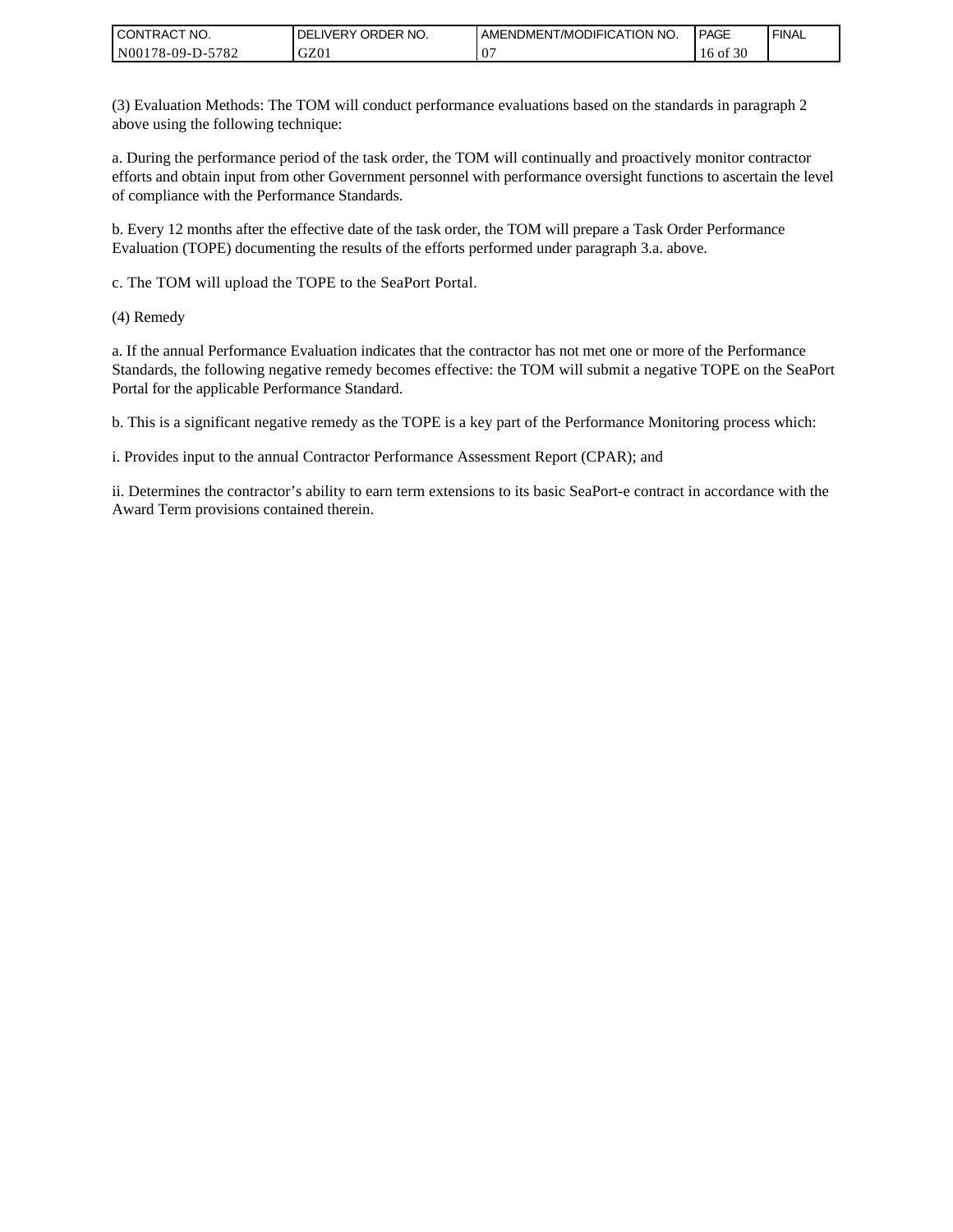| I CONT'<br>'TRACT NO.       | ORDER NO.<br>, IVFRY | <b>IT/MODIFICATION NO.</b><br>AMENDMENT | <b>PAGE</b>        | <b>FINAL</b> |
|-----------------------------|----------------------|-----------------------------------------|--------------------|--------------|
| N00178-09-D-<br>5700<br>ے ہ | GZ01                 | $0^{\circ}$                             | f 30<br>. .<br>-01 |              |

# **SECTION D PACKAGING AND MARKING**

SHIP TO INFORMATION:

See Section G - Task Order Manager

Packaging and Marking shall be in accordance with Section D of the SeaPort-e Multiple Award IDIQ contract.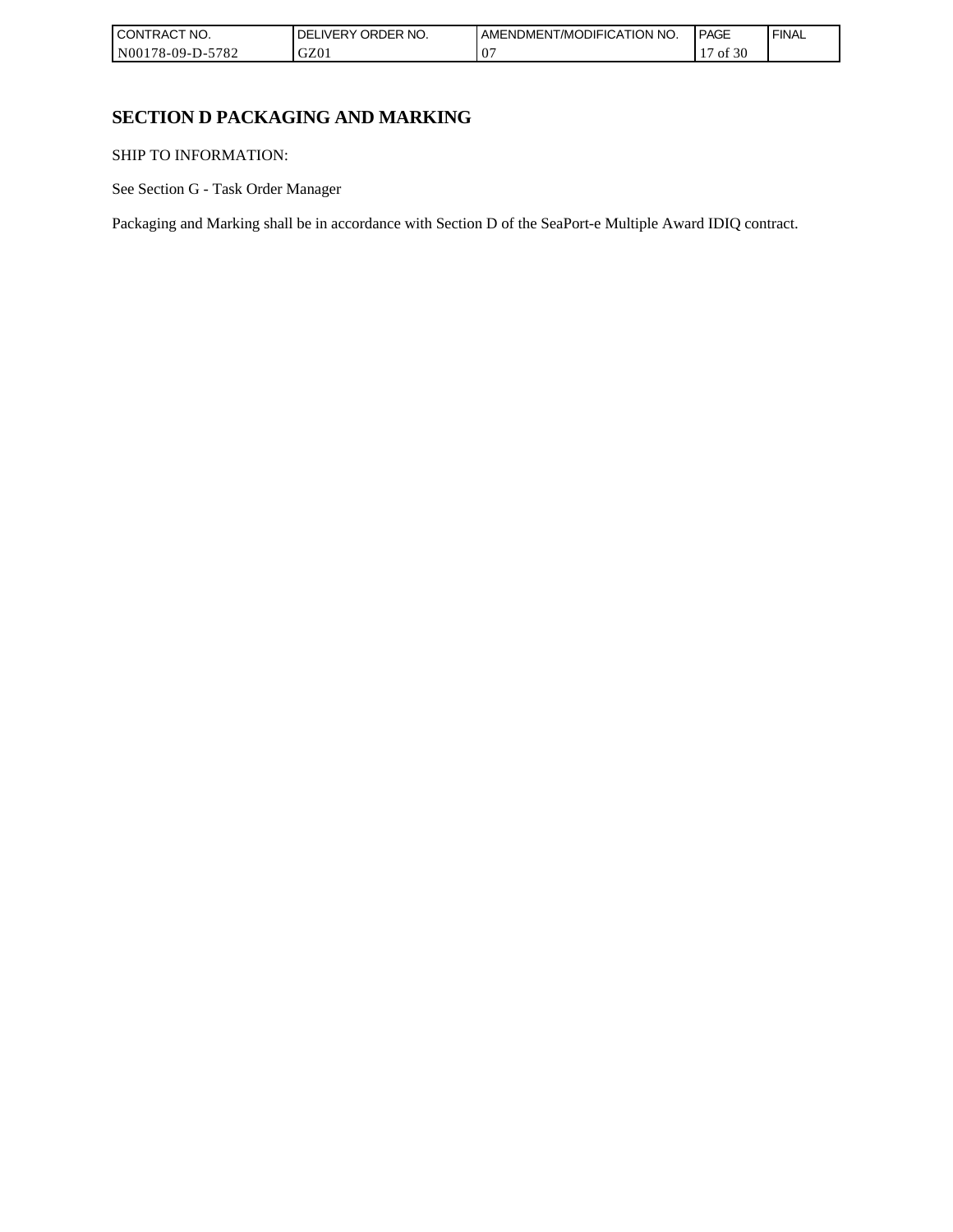| I CONTRACT NO.   | ORDER NO.<br><b>DELIVERY</b> | AMENDMENT/MODIFICATION NO. | <b>PAGE</b> | ' FINAL |
|------------------|------------------------------|----------------------------|-------------|---------|
| N00178-09-D-5782 | GZ0 <sub>1</sub>             | $\mathbf v$                | f 30<br>оf  |         |

# **SECTION E INSPECTION AND ACCEPTANCE**

E-303 INSPECTION AND ACCEPTANCE- - DESTINATION (JAN 2002)

Inspection and acceptance of the services to be furnished hereunder shall be made at destination by the Task Order Manager or his duly authorized representative.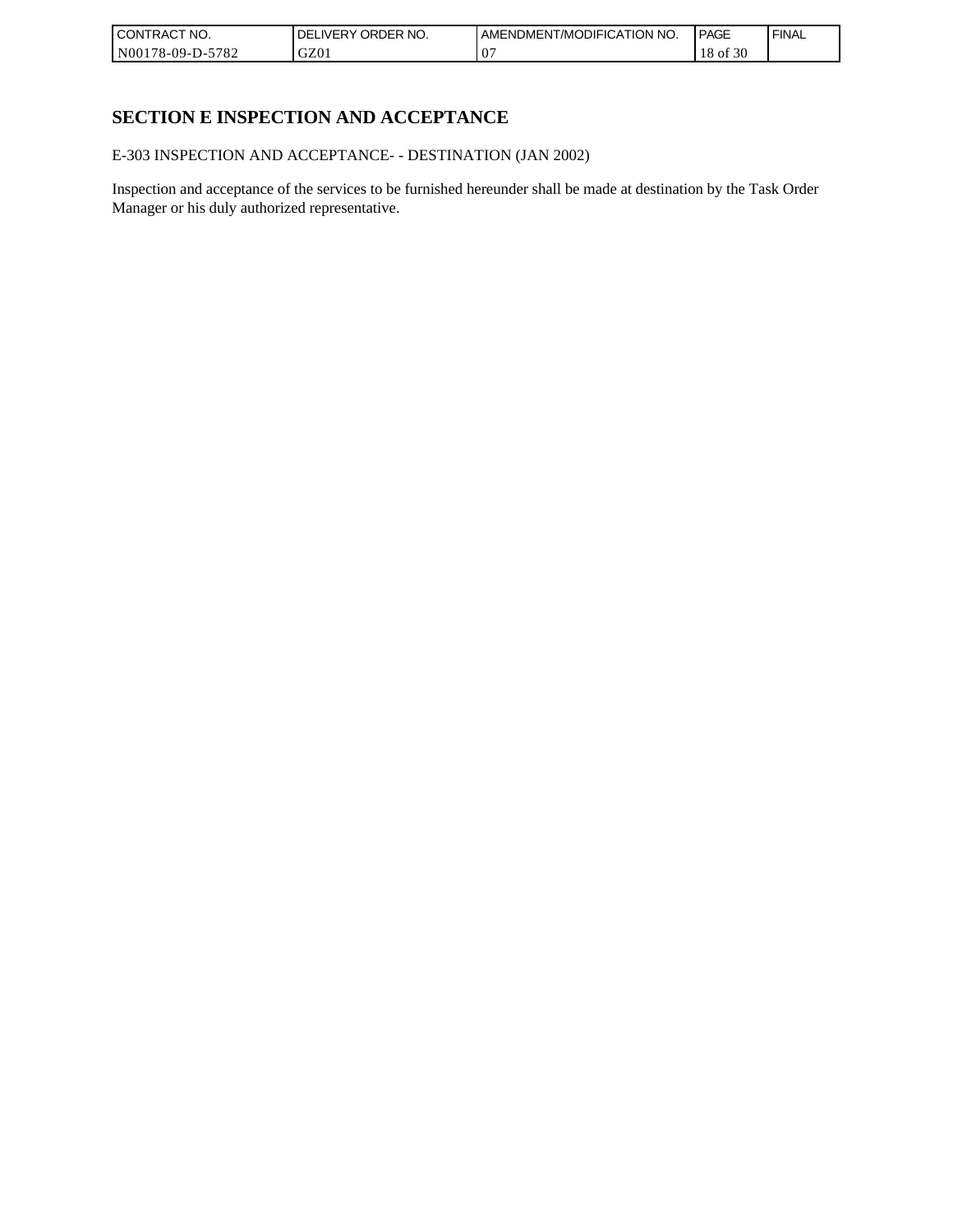| I CONTRACT NO.   | NO.<br>' ORDER<br><b>DELIVERY</b> | AMENDMENT/MODIFICATION<br>I NO. | <b>PAGE</b>              | <b>FINAL</b> |
|------------------|-----------------------------------|---------------------------------|--------------------------|--------------|
| N00178-09-D-5782 | GZ01                              | ◡                               | f 30<br>19 <sub>of</sub> |              |

### **SECTION F DELIVERABLES OR PERFORMANCE**

The periods of performance for the following Items are as follows:

| 4001 | $1/11/2012 - 1/10/2013$ |
|------|-------------------------|
| 4002 | $9/11/2012 - 9/10/2013$ |
| 6001 | $1/11/2012 - 1/10/2013$ |
| 6002 | $9/11/2012 - 9/10/2013$ |

#### CLIN - DELIVERIES OR PERFORMANCE

The periods of performance for the following Items are as follows:

| 4001 | $1/11/2012 - 1/10/2013$ |
|------|-------------------------|
| 4002 | $9/11/2012 - 9/10/2013$ |
| 6001 | $1/11/2012 - 1/10/2013$ |
| 6002 | $9/11/2012 - 9/10/2013$ |

The periods of performance for the following Option Items are as follows:

| 4003 | $9/11/2013 - 9/10/2014$ |
|------|-------------------------|
| 4004 | $9/11/2014 - 9/10/2015$ |
| 4005 | $9/11/2015 - 9/12/2016$ |
| 6003 | $9/11/2013 - 9/10/2014$ |
| 6004 | $9/11/2014 - 9/10/2015$ |
| 6005 | $9/11/2015 - 9/10/2016$ |
|      |                         |

Services to be performed hereunder will be provided at (insert specific address and building etc.)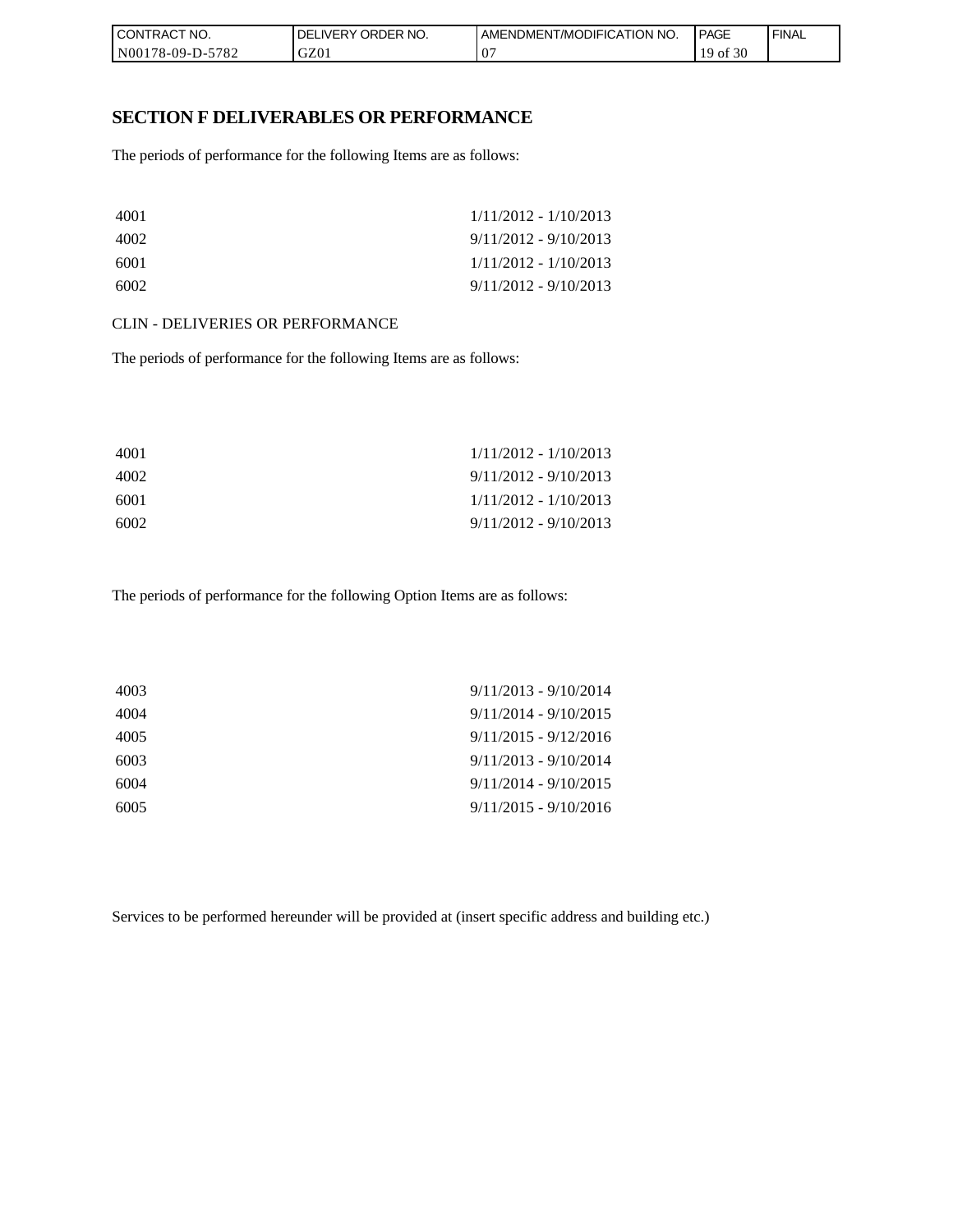| l CON<br>TRACT NO.                     | ORDER NO.<br><b>DELIVERY</b> | AMENDMENT/MODIFICATION NO. | <b>PAGE</b> | ' FINAL |
|----------------------------------------|------------------------------|----------------------------|-------------|---------|
| 5782<br>N001<br>*78-09-D- <sub>~</sub> | GZ0 <sub>1</sub>             | .,                         | 20 of 30    |         |

# **SECTION G CONTRACT ADMINISTRATION DATA**

Task Order Manager Cinnamon Buelk, 58200 P. O. Box 19022 North Charleston, SC 29419-9022 [cinnamon.buelk@navy.mil](mailto:cinnamon.buelk@navy.mil) 843-218-

3810G-314 TYPE OF CONTRACT (DEC 1999)

This is a CPFF task order.

# G-317 INVOICING INSTRUCTIONS FOR SERVICES USING WIDE AREA WORK FLOW (WAWF) (JAN 2007)

(a) Invoices for services rendered under this task order shall be submitted electronically through the Wide Area Work Flow-Receipt and Acceptance (WAWF). The contractor shall submit invoices for payment per contract terms. The Government shall process invoices for payment per contract terms.

(b) The vendor shall have their CAGE Code activated by calling 1-866-618-5988. Once activated, the vendor shall self-register at the WAWF website at [https://wawf.eb.mil.](https://wawf.eb.mil/) Vendor training is available on the internet at [https://wawftraining.eb.mil.](https://wawftraining.eb.mil/) Additional support can be accessed by calling the Navy WAWF Assistance Line at 1-800-559-9293.

(c) Back-up documentation can be included and attached to the invoice in WAWF. Attachments created with any Microsoft Office product, or Adobe (.pdf files), is attachable to the invoice in WAWF.

(d) A separate invoice will be prepared no more frequently than every two weeks. Do not combine the payment claims for services provided under this contract.

(e) The following information is provided for completion of the invoice in WAWF:

| Invoice Type        | <b>Cost Vouchers</b>             |
|---------------------|----------------------------------|
| Issued by           | N65236                           |
| Admin by            | Code S2404A DCMA MANASSAS        |
| <b>DCAA</b> Auditor | Code DCAA Branch Office          |
| Service Approver    | Code S2404A DCMA MANASSAS        |
| Pay by              | Code HQ0338 DFAS COLUMBUS CENTER |

Pursuant to the requirement at DFARS PGI 204.7108, Payment Instructions (d) (12) none of the standard payment instructions identified in paragraphs (d)(1) through (11) of this section are appropriate, the Payment instructions below provide a significantly better reflection of how funds will be expended in support of contract performance.

INVOICING AND PAYMENT INSTRUCTIONS FOR MULTIPLE ACCOUNTING CLASSIFICATION CITATIONS

Consistent with task order clause 5252.232-9206, Segregation of Costs, the contractor shall segregate and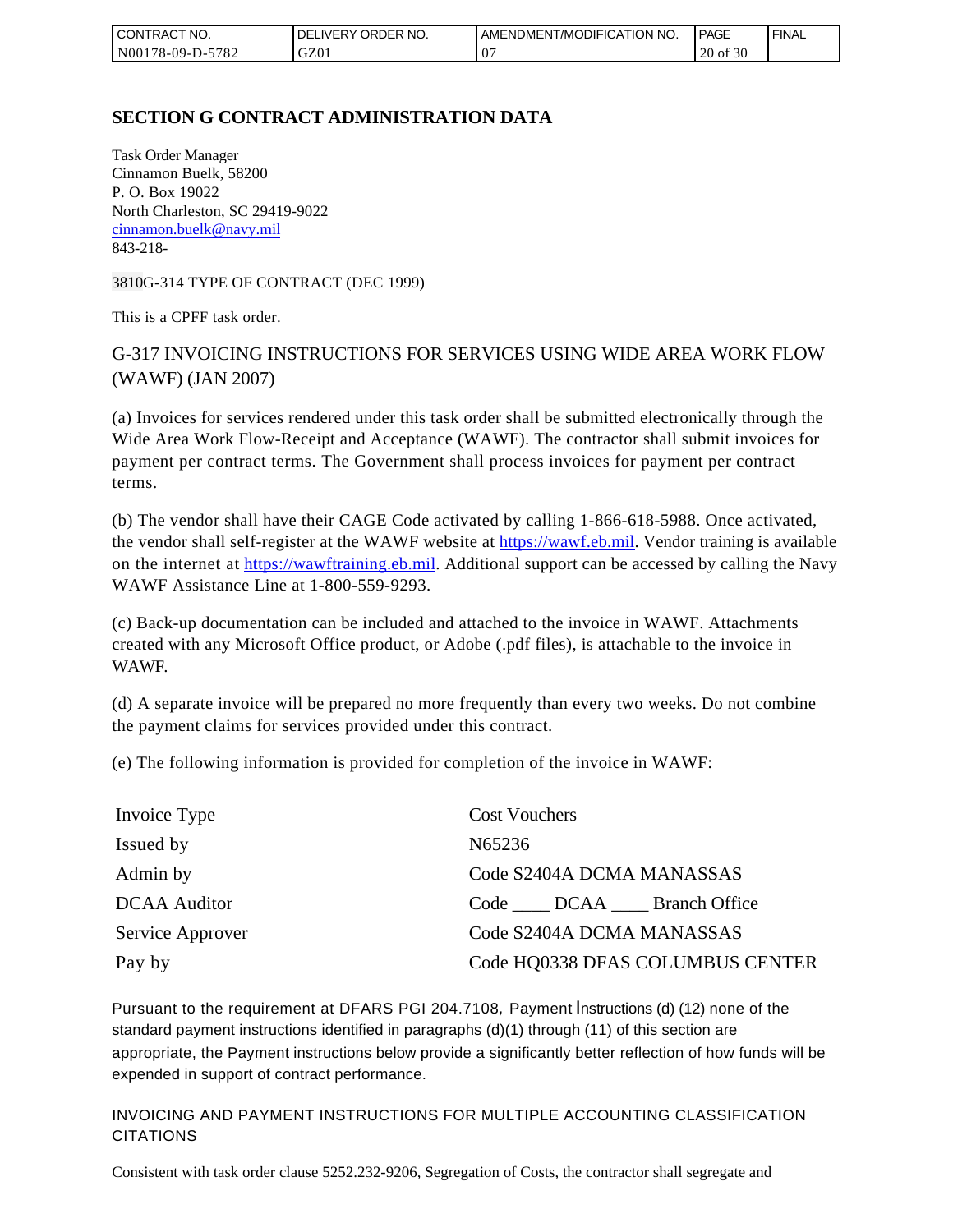| l CON <sup>-</sup><br>TRACT NO. | ORDER NO.<br>_IVERY<br>DELI | AMENDMENT/MODIFICATION NO. | <b>PAGE</b>            | ' FINAL |
|---------------------------------|-----------------------------|----------------------------|------------------------|---------|
| -5782<br>N00178-09-D-57         | GZ01                        | $\mathbf v$                | 0.20<br>0Ī<br>3U<br>∠⊥ |         |

accumulate costs for the performance of this task order by the appropriate Accounting Classification Reference Number (ACRN). The contractor's invoice shall identify the appropriate Contract and Task Order numbers. For the work performed, invoiced costs shall be associated to the Contract Line Item Number (CLIN), the Contract Subline Item (SLIN), and the specific ACRN. Invoices submitted to the paying office that do not comply with this requirement will be returned to the contractor for resubmission. The contractor shall provide an electronic copy of each invoice to the Task Order Manager at the time of submission to DCAA/DFAS. The paying office will disburse funds in strict compliance with the amounts invoiced by CLIN/SLIN/ACRN.

#### ACTIVITY OMBUDSMAN

The SPAWAR Ombudsman for this Task Order is:

Name: Code: 8.6.2 Address: PO Box 190022, N. Charleston, SC 29419 Phone: (843) 218-5115 Email: Accounting Data SLINID PR Number Amount -------- ---------------------- ---------------------400101 1300239279 25000.00 LLA : AA 970130.1212D 2012 010 1 010400807793-1 884 257.22 DRAM 26316 044226 Standard Number: DRAM 26316/AA NWA: 100000579665 0060 ALL TASKS IN THE PWS BASE Funding 25000.00 Cumulative Funding 25000.00 MOD 01 400102 1300286595 270000.00  $T.T.A$  : AB 9720130 1212 201 2 010 1 010100 80 7700-1 884 257.31 P RM 22085 Standard Number: PRM 22085/AA NWA: 100000579674 0060 ALL TASKS 600101 1300286595 10000.00 LLA : AB 9720130 1212 201 2 010 1 010100 80 7700-1 884 257.31 P RM 22085 Standard Number: PRM 22085/AA NWA: 100000579674 0060 ODCS MOD 01 Funding 280000.00 Cumulative Funding 305000.00 MOD 02 400201 1300298860 1865000.00 LLA : AC 9720130.18P2 252 46896 0 068688 2D JTF42 468962 1H303Q Standard Number: N4689612MPJTF42/AA NWA: 100000742221 0060 TASK MCIS CNDSP 600201 1300298860 20000.00 LLA : AC 9720130.18P2 252 46896 0 068688 2D JTF42 468962 1H303Q Standard Number: N4689612MPJTF42/AA NWA: 100000742221 0060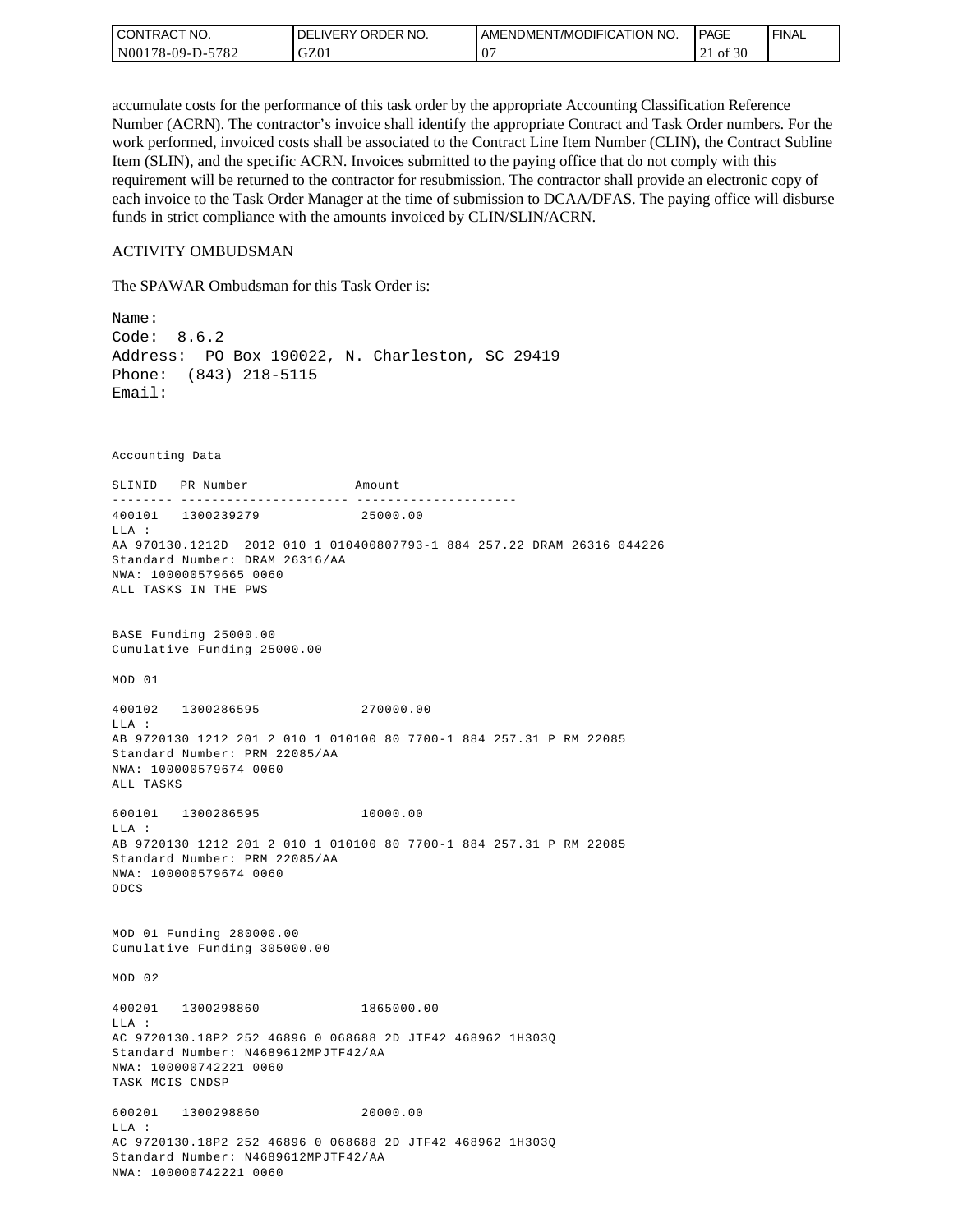ODCS TASK MCIS CNDSP MOD 02 Funding 1885000.00 Cumulative Funding 2190000.00 MOD 03 400202 1300319971 272477.34 LLA : AD 970130.1313D 2013 0101010400807793-1884 257.31 PRM 3347 044226 Standard Number: PRM 33474 NWA: 100000773020 0060 MOD 03 Funding 272477.34 Cumulative Funding 2462477.34 MOD 04 400203 1300332147 185367.00 LLA : AE 9730130 1884 201 3 010 1 010400 80 7793-1 884 257.31 P RM 34293 044226 Standard Number: PRM 34293 NWA: 100000809878 0060 TASK MCIS NETTOPS MOD 04 Funding 185367.00 Cumulative Funding 2647844.34 MOD 05 Funding 0.00 Cumulative Funding 2647844.34 MOD 06 400204 1300354996 150000.00 LLA : AG 970130.1313D 2013 0101010400807793-1884 275.31 PRM35086 044226 Standard Number: PMR 35086 NWA:100000832927-0060 TASK MCIS NETTOPS 400205 1300354996 125000.00 LLA : AH 970130.1313D 2013 0101010400807793-1884 275.31 PRM35050 044226 Standard Number: PRM 35050 NWA: 100000832928-0060 TASK MCIS NETTOPS 600202 1300354996 5000.00 LLA : AH 970130.1313D 2013 0101010400807793-1884 275.31 PRM35050 044226 Standard Number: PRM 35050 NWA: 100000832928-0060 ODCS MCIS NETTOPS MOD 06 Funding 280000.00 Cumulative Funding 2927844.34 MOD 07 Funding 0.00 Cumulative Funding 2927844.34 CONTRACT NO. N00178-09-D-5782 DELIVERY ORDER NO. GZ01 AMENDMENT/MODIFICATION NO. 07 **PAGE**  22 of 30 **FINAL**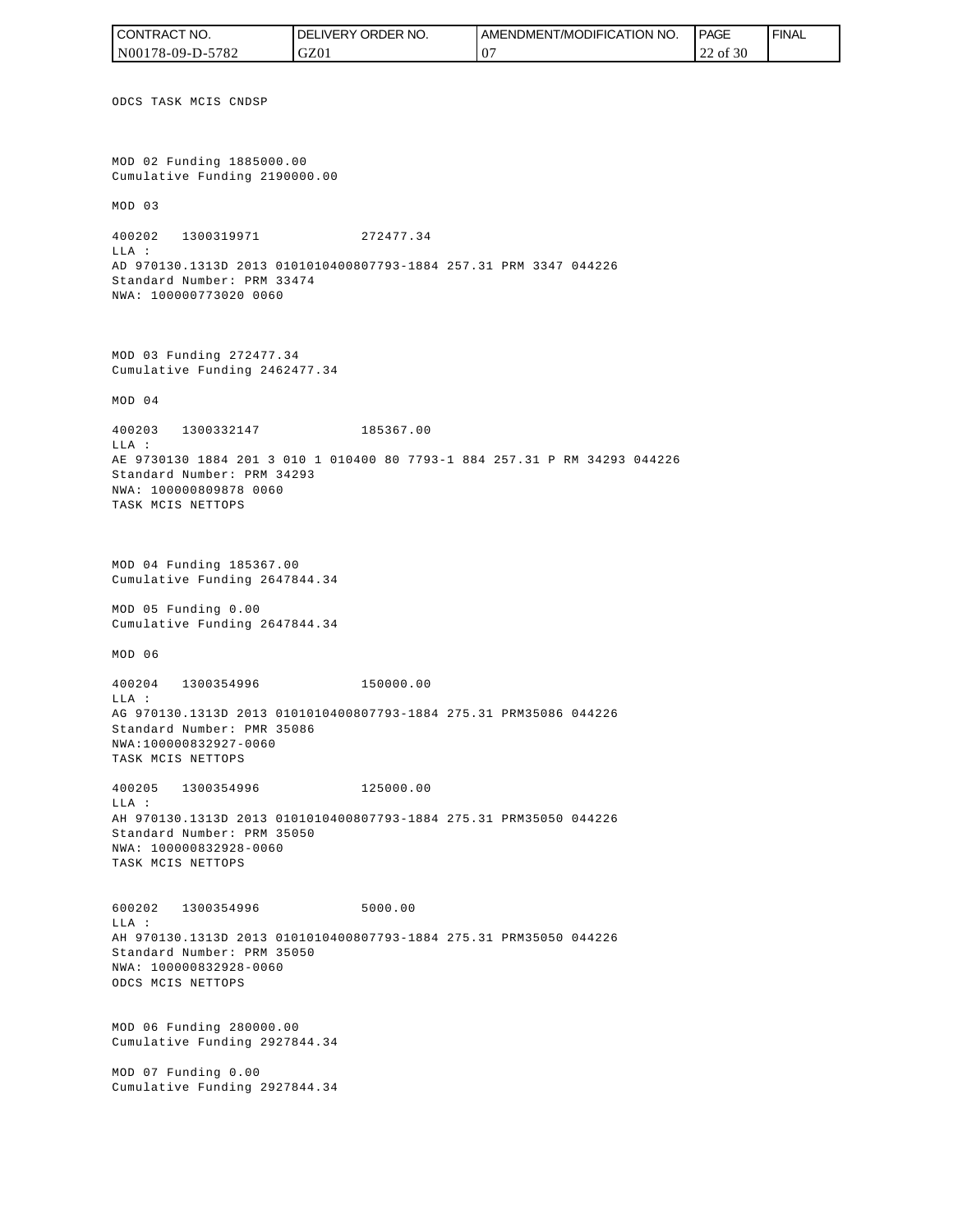| I CON'<br>'TRACT NO.     | NO.<br>ORDER<br>DELIVERY | AMENDMENT/MODIFICATION NO. | <b>I PAGE</b>         | ' FINAL |
|--------------------------|--------------------------|----------------------------|-----------------------|---------|
| N00178-09-D-5<br>$-5782$ | GZ01                     | 00                         | of 30<br>$\sim$<br>رے |         |

# **SECTION H SPECIAL CONTRACT REQUIREMENTS**

#### 5252.232-9206 SEGREGATION OF COSTS (DEC 2003)

(a) The Contractor agrees to segregate costs incurred under this task order at the lowest level of performance, either task or subtask, rather than on a total task order basis, and to submit invoices reflecting costs incurred at that level. Invoices shall contain summaries of work charged during the period covered, as well as overall cumulative summaries by labor category for all work invoiced to date (if applicable), by line item, task or subtask.

(b) Where multiple lines of accounting are present, the ACRN preceding the accounting citation will be found in Section B and/or Section G. Payment of Contractor invoices shall be accomplished only by charging the ACRN that corresponds to the work invoiced.

(c) Except when payment requests are submitted electronically as specified in the clause at DFARS 252.232-7003, Electronic Submission of Payment Requests, one copy of each invoice or voucher will be provided, at the time of submission to DCAA, to the Task Order Manager.

#### H-350 REIMBURSEMENT OF TRAVEL COSTS (NOV 2005)

(a) Contractor Request and Government Approval of Travel

Any travel under this contract must be specifically requested in writing, by the contractor prior to incurring any travel costs. If this contract is a definite or indefinite delivery contract, then the written Government authorization will be by task/delivery orders issued by the Ordering Officer or by a modification to an issued task/delivery order. If this contract is not a definite or indefinite delivery contract, then the written Government authorization will be by written notice of approval from the Contracting Officer's Representative (COR). The request shall include as a minimum, the following:

- (1) Contract number
- (2) Date, time, and place of proposed travel
- (3) Purpose of travel and how it relates to the contract
- (4) Contractor's estimated cost of travel
- (5) Name(s) of individual(s) traveling and;
- (6) A breakdown of estimated travel and per diem charges.
- (b) General

(1) The costs for travel, subsistence, and lodging shall be reimbursed to the contractor only to the extent that it is necessary and authorized for performance of the work under this contract. The costs for travel, subsistence, and lodging shall be reimbursed to the contractor in accordance with the Federal Acquisition Regulation (FAR) 31.205-46, which is incorporated by reference into this contract. As specified in FAR 31.205-46(a) (2), reimbursement for the costs incurred for lodging, meals and incidental expenses (as defined in the travel regulations cited subparagraphs  $(b)(1)(i)$  through  $(b)(1)(iii)$  below) shall be considered to be reasonable and allowable only to the extent that they do not exceed on a daily basis the maximum per diem rates in effect at the time of travel as set forth in the following:

(i) Federal Travel Regulation prescribed by the General Services Administration for travel in the contiguous 48 United States;

(ii) Joint Travel Regulation, Volume 2, DoD Civilian Personnel, Appendix A, prescribed by the Department of Defense for travel in Alaska, Hawaii, The Commonwealth of Puerto Rico, and the territories and possessions of the United States; or

(iii) Standardized Regulations, (Government Civilians, Foreign Areas), Section 925, "Maximum Travel Per Diem Allowances in Foreign Areas" prescribed by the Department of State, for travel in areas not covered in the travel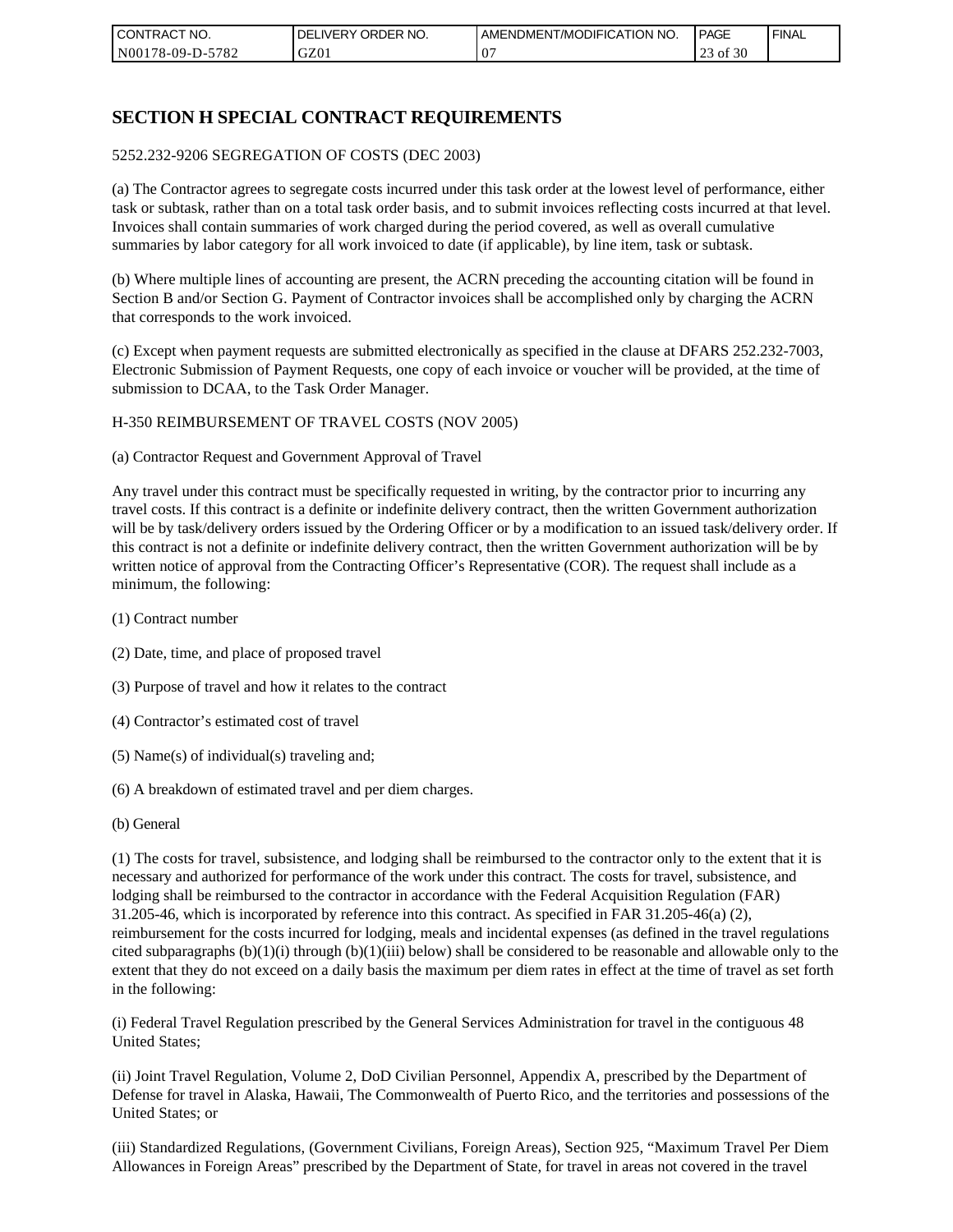| I CONTRACT NO.   | ' ORDER NO.<br><b>DELIVERY</b> | <b>I AMENDMENT/MODIFICATION NO.</b> | <b>PAGE</b> | <b>FINAL</b> |
|------------------|--------------------------------|-------------------------------------|-------------|--------------|
| N00178-09-D-5782 | GZ01                           | $\Omega$<br>٠.                      | of 30<br>24 |              |

regulations cited in subparagraphs  $(b)(1)(i)$  and  $(b)(1)(ii)$  above.

(2) Personnel in travel status from and to the contractor's place of business and designated work site or vice versa, shall be considered to be performing work under the contract, and contractor shall bill such travel time at the straight (regular) time rate; however, such billing shall not exceed eight hours per person for any one person while in travel status during one calendar day.

(c) Per Diem

(1) The contractor shall not be paid per diem for contractor personnel who reside in the metropolitan area in which the tasks are being performed. Per diem shall not be paid on services performed at contractor's home facility and at any facility required by the contract, or at any location within a radius of 50 miles from the contractor's home facility and any facility required by this contract.

(2) Costs for subsistence and lodging shall be paid to the contractor only to the extent that overnight stay is necessary and authorized in writing by the Government for performance of the work under this contract per paragraph (a). When authorized, per diem shall be paid by the contractor to its employees at a rate not to exceed the rate specified in the travel regulations cited in FAR 31.205-46(a)(2) and authorized in writing by the Government. The authorized per diem rate shall be the same as the prevailing locality per diem rate.

(3) Reimbursement to the contractor for per diem shall be limited to payments to employees not to exceed the authorized per diem and as authorized in writing by the Government per paragraph (a). Fractional parts of a day shall be payable on a prorated basis for purposes of billing for per diem charges attributed to subsistence on days of travel. The departure day from the Permanent Duty Station (PDS) and return day to the PDS shall be 75% of the applicable per diem rate. The contractor shall retain supporting documentation for per diem paid to employees as evidence of actual payments, as required by the FAR 52.216-7 "Allowable Cost and Payment" clause of the contract.

#### (d) Transportation

(1) The contractor shall be paid on the basis of actual amounts paid to the extent that such transportation is necessary for the performance of work under the contract and is authorized in writing by the Government per paragraph (a).

(2) The contractor agrees, in the performance of necessary travel, to use the lowest cost mode commensurate with the requirements of the mission and in accordance with good traffic management principles. When it is necessary to use air or rail travel, the contractor agrees to use coach, tourist class or similar accommodations to the extent consistent with the successful and economical accomplishment of the mission for which the travel is being performed. Documentation must be provided to substantiate non-availability of coach or tourist if business or first class is proposed to accomplish travel requirements.

(3) When transportation by privately owned conveyance (POC) is authorized, the contractor shall be paid on a mileage basis not to exceed the applicable Government transportation rate specified in the travel regulations cited in FAR 31.205-46(a)(2) and is authorized in writing by the Government per paragraph (a).

(4) When transportation by privately owned (motor) vehicle (POV) is authorized, required travel of contractor personnel, that is not commuting travel, may be paid to the extent that it exceeds the normal commuting mileage of such employee. When an employee's POV is used for travel between an employee's residence or the Permanent Duty Station and one or more alternate work sites within the local area, the employee shall be paid mileage for the distance that exceeds the employee's commuting distance.

(5) When transportation by a rental automobile, other special conveyance or public conveyance is authorized, the contractor shall be paid the rental and/or hiring charge and operating expenses incurred on official business (if not included in the rental or hiring charge). When the operating expenses are included in the rental or hiring charge, there should be a record of those expenses available to submit with the receipt. Examples of such operating expenses include: hiring charge (bus, streetcar or subway fares), gasoline and oil, parking, and tunnel tolls.

#### (6) Definitions:

(i) "Permanent Duty Station" (PDS) is the location of the employee's permanent work assignment (i.e., the building or other place where the employee regularly reports for work.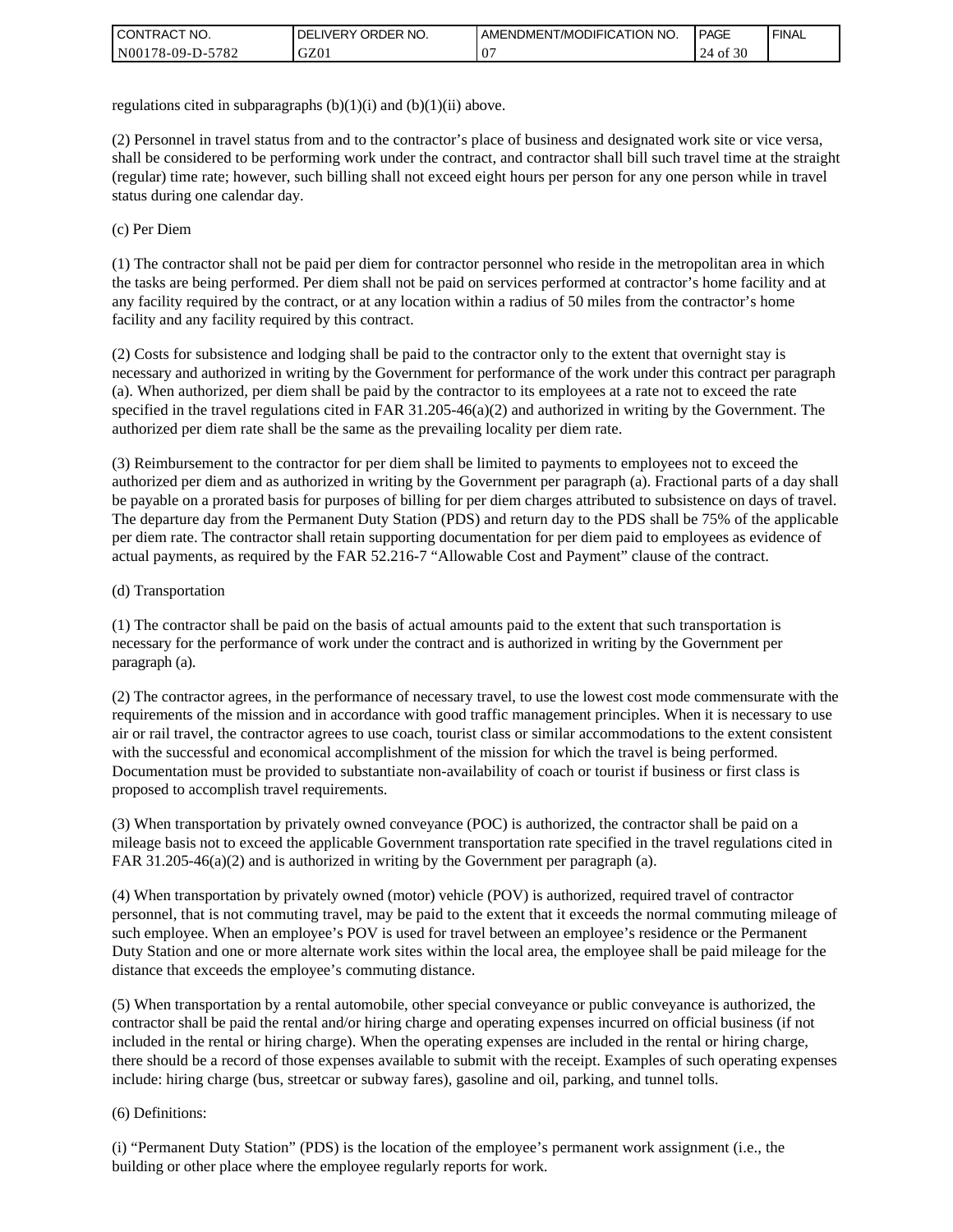| I CONTRACT NO.   | DELIVERY ORDER NO. | <b>LAMENDMENT/MODIFICATION NO.</b> | PAGE              | ' FINAL |
|------------------|--------------------|------------------------------------|-------------------|---------|
| N00178-09-D-5782 | GZ01               | ٠.                                 | of 30<br>າເ<br>رے |         |

(ii) "Privately Owned Conveyance" (POC) is any transportation mode used for the movement of persons from place to place, other than a Government conveyance or common carrier, including a conveyance loaned for a charge to, or rented at personal expense by, an employee for transportation while on travel when such rental conveyance has not been authorized/approved as a Special Conveyance.

(iii) "Privately Owned (Motor) Vehicle (POV)" is any motor vehicle (including an automobile, light truck, van or pickup truck) owned by, or on a long-term lease (12 or more months) to, an employee or that employee's dependent for the primary purpose of providing personal transportation, that:

(a) is self-propelled and licensed to travel on the public highways;

(b) is designed to carry passengers or goods; and

(c) has four or more wheels or is a motorcycle or moped.

(iv) "Special Conveyance" is commercially rented or hired vehicles other than a POC and other than those owned or under contract to an agency.

(v) "Public Conveyance" is local public transportation (e.g., bus, streetcar, subway, etc) or taxicab.

(iv) "Residence" is the fixed or permanent domicile of a person that can be reasonably justified as a bona fide residence.

EXAMPLE 1: Employee's one way commuting distance to regular place of work is 7 miles. Employee drives from residence to an alternate work site, a distance of 18 miles. Upon completion of work, employee returns to residence, a distance of 18 miles.

In this case, the employee is entitled to be reimbursed for the distance that exceeds the normal round trip commuting distance (14 miles). The employee is reimbursed for 22 miles (18 + 18 - 14 = 22).

EXAMPLE 2: Employee's one way commuting distance to regular place of work is 15 miles. Employee drives from residence to an alternate work site, a distance of 5 miles. Upon completion of work, employee returns to residence, a distance of 5 miles.

In this case, the employee is not entitled to be reimbursed for the travel performed (10 miles), since the distance traveled is less than the commuting distance (30 miles) to the regular place of work.

EXAMPLE 3: Employee's one way commuting distance to regular place of work is 15 miles. Employee drives to regular place of work. Employee is required to travel to an alternate work site, a distance of 30 miles. Upon completion of work, employee returns to residence, a distance of 15 miles.

In this case, the employee is entitled to be reimbursed for the distance that exceeds the normal round trip commuting distance (30 miles). The employee is reimbursed for 30 miles  $(15 + 30 + 15 - 30 = 30)$ .

EXAMPLE 4: Employee's one way commuting distance to regular place of work is 12 miles. In the morning the employee drives to an alternate work site (45 miles). In the afternoon the employee returns to the regular place of work (67 miles). After completion of work, employee returns to residence, a distance of 12 miles.

In this case, the employee is entitled to be reimbursed for the distance that exceeds the normal round trip commuting distance (24 miles). The employee is reimbursed for 100 miles  $(45 + 67 + 12 - 24 = 100)$ .

EXAMPLE 5: Employee's one way commuting distance to regular place of work is 35 miles. Employee drives to the regular place of work (35 miles). Later, the employee drives to alternate work site #1 (50 miles) and then to alternate work site #2 (25 miles). Employee then drives to residence (10 miles).

In this case, the employee is entitled to be reimbursed for the distance that exceeds the normal commuting distance (70 miles). The employee is reimbursed for 50 miles  $(35 + 50 + 25 + 10 - 70 = 50)$ .

EXAMPLE 6: Employee's one way commuting distance to regular place of work is 20 miles. Employee drives to the regular place of work (20 miles). Later, the employee drives to alternate work site #1 (10 miles) and then to alternate work site #2 (5 miles). Employee then drives to residence (2 miles).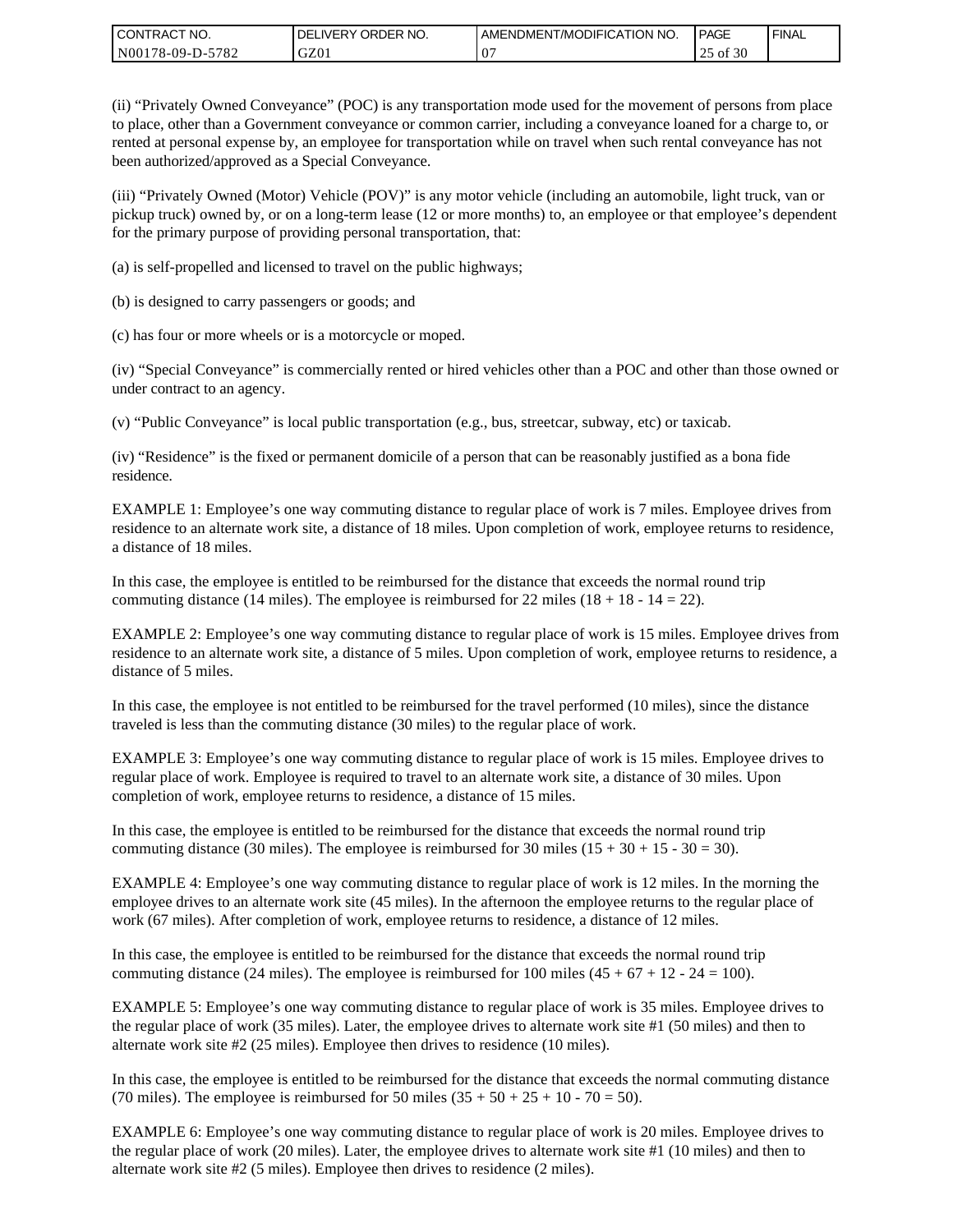| <b>CONTRACT NO.</b> | ' ORDER NO.<br><b>DELIVERY</b> | I AMENDMENT/MODIFICATION NO. | PAGE        | ' FINAL |
|---------------------|--------------------------------|------------------------------|-------------|---------|
| N00178-09-D-5782    | GZ01                           | ٠.                           | of 30<br>26 |         |

In this case, the employee is not entitled to be reimbursed for the travel performed (37 miles), since the distance traveled is less than the commuting distance (40 miles) to the regular place of work.

#### H-355 CONTRACTOR IDENTIFICATION (DEC 1999)

(a) Contractor employees must be clearly identifiable while on Government property by wearing appropriate badges.

(b) Contractor employees are required to clearly identify themselves and the company they work for whenever making contact with Government personnel by telephone or other electronic means.

H-359 LIMITED RELEASE OF CONTRACTOR CONFIDENTIAL BUSINESS INFORMATION (CBI) (NOV 2003)

#### (a) Definition.

"Confidential business information," as used in this clause, is defined as all forms and types of financial, business, scientific, technical, economic, or engineering information, including patterns, plans, compilations, program devices, formulas, designs, prototypes, methods, techniques, processes, procedures, programs, or codes, whether tangible or intangible, and whether or how stored, compiled, or memorialized physically, electronically, graphically, photographically, or in writing if -- (1) the owner thereof has taken reasonable measures to keep such information secret, and (2) the information derives independent economic value, actual or potential from not being generally known to, and not being readily ascertainable through proper means by, the public. Confidential business information may include technical data as that term is defined in DFARS §§ 252.227-7013(a)(14),  $252.227-7015(a)(4)$ , and  $252.227-7018(a)(19)$ . It may also include computer software as that term is defined in DFARS §§ 252.227-7014(a)(4) and 252.227-7018(a)(4).

(b) The Space and Naval Warfare Systems Command (SPAWAR) may release to individuals employed by SPAWAR support contractors and their subcontractors confidential business information submitted by the contractor or its subcontractors pursuant to the provisions of this contract. Business information that would ordinarily be entitled to confidential treatment may be included in the information released to these individuals. Accordingly, by submission of a proposal or execution of this contract, the offeror or contractor and its subcontractors consent to a limited release of its confidential business information.

(c) Circumstances where SPAWAR may release the contractor's or subcontractors' confidential business information include the following:

(1) To other SPAWAR contractors and subcontractors, and their employees tasked with assisting SPAWAR in handling and processing information and documents in the administration of SPAWAR contracts, such as file room management and contract closeout.

(2) To SPAWAR contractors and subcontractors, and their employees tasked with assisting SPAWAR in accounting support services, including access to cost-reimbursement vouchers.

(3) To SPAWAR contractors and subcontractors, and their employees tasked with assisting SPAWAR in crafting performance work statements, assisting with the evaluation of task order cost/technical proposals and assembling performance metrics information.

(d) SPAWAR recognizes its obligation to protect the contractor and its subcontractors from competitive harm that could result from the release of such information. SPAWAR will permit the limited release of confidential business information under paragraphs  $(c)(1)$ ,  $(c)(2)$  and  $(c)(3)$  only under the following conditions:

(1) SPAWAR determines that access is required by other SPAWAR contractors and their subcontractors to perform the tasks described in paragraphs  $(c)(1)$ ,  $(c)(2)$  and  $(c)(3)$ ,

(2) Access to confidential business information is restricted to individuals with a bona fide need to possess,

(3) Contractors, their subcontractors, and their employees who are granted access to confidential business information have signed an appropriate non-disclosure agreement requiring them to provide the same level of protection to confidential business information that would be provided by SPAWAR employees,

(4) Contractors and their subcontractors having access to confidential business information have agreed under their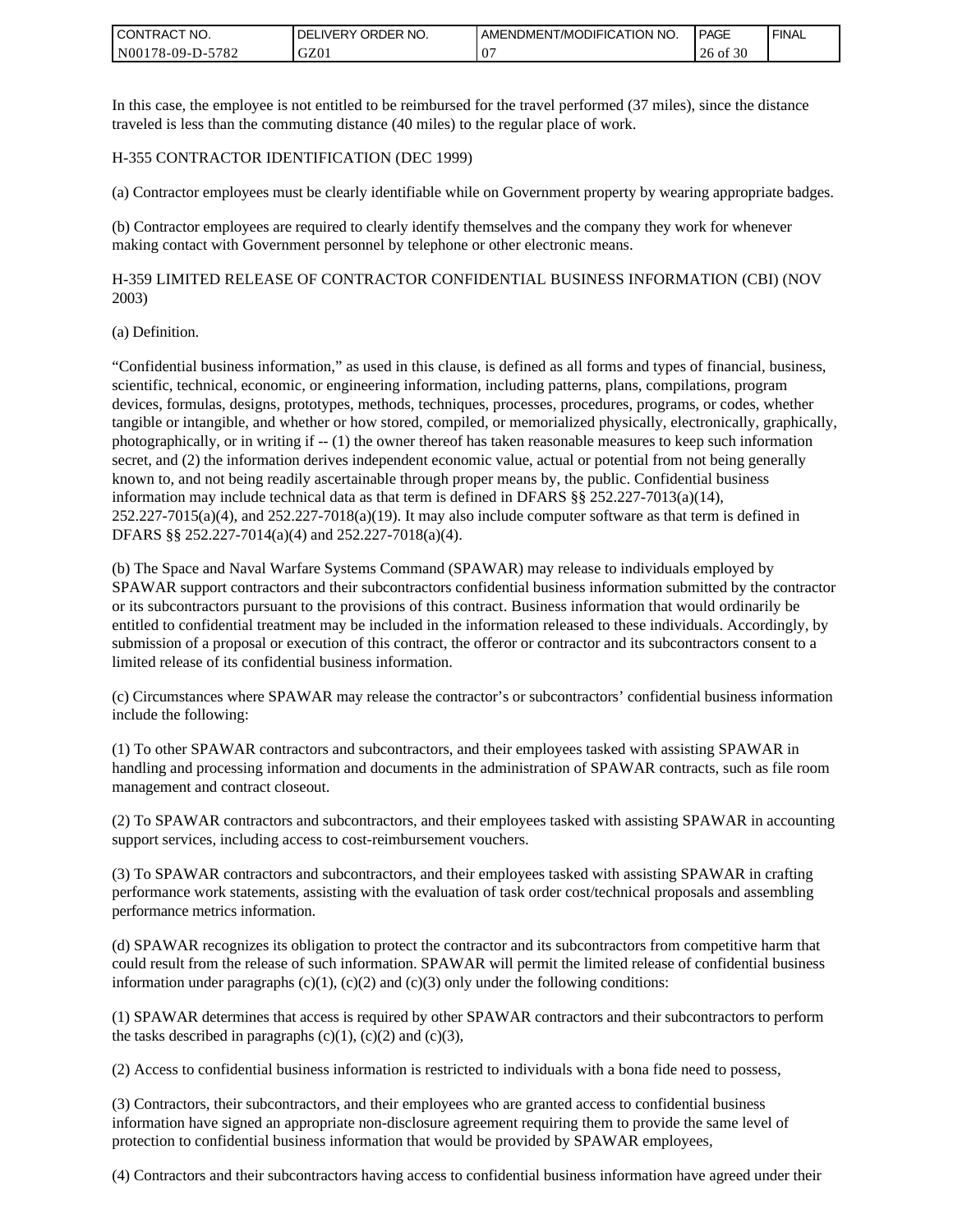| <b>CONTRACT NO.</b> | ' ORDER NO.<br><b>DELIVERY</b> | AMENDMENT/MODIFICATION NO. | <b>PAGE</b>               | ' FINAL |
|---------------------|--------------------------------|----------------------------|---------------------------|---------|
| N00178-09-D-5782    | GZ01                           | ω.                         | f 30<br>$\sim$<br>оf<br>" |         |

contract or a separate corporate non-disclosure agreement to provide the same level of protection to confidential business information that would be provided by SPAWAR employees, and

(5) SPAWAR contractors and their subcontractors performing the tasks described in paragraphs  $(c)(1)$ ,  $(c)(2)$  or  $(c)(3)$ have agreed under their contract or a separate non-disclosure agreement to not use confidential business information for any purpose other than performing the tasks described in paragraphs  $(c)(1)$ ,  $(c)(2)$  and  $(c)(3)$ .

(e) SPAWAR's responsibilities under the Freedom of Information Act are not affected by this clause.

(f) If SPAWAR satisfies the conditions listed in paragraph (d), the contractor and its subcontractors agree to indemnify and hold harmless the Government, its agents, and employees from every claim or liability, including attorneys fees, court costs, and expenses, arising out of, or in any way related to, the misuse or unauthorized modification, reproduction, release, display, or disclosure of confidential business information provided by the contractor to the Government.

(g) The contractor agrees to include, and require inclusion of, this clause in all subcontracts at any tier that requires the furnishing of confidential business information.

#### ORGANIZATIONAL CONFLICT OF INTEREST (NAVSEA) (JUL 2000) (RESTATED FROM BASIC CONTRACT)

(a) "Organizational Conflict of Interest" means that because of other activities or relationships with other persons, a person is unable or potentially unable to render impartial assistance or advice to the Government, or the person's objectivity in performing the contract work is or might be otherwise impaired, or a person has an unfair competitive advantage. "Person" as used herein includes Corporations, Partnerships, Joint Ventures, and other business enterprises.

(b) The Contractor warrants that to the best of its knowledge and belief, and except as otherwise set forth in the contract, the Contractor does not have any organizational conflict of interest(s) as defined in paragraph (a).

(c) It is recognized that the effort to be performed by the Contractor under this contract may create a potential organizational conflict of interest on the instant contract or on a future acquisition. In order to avoid this potential conflict of interest, and at the same time to avoid prejudicing the best interest of the Government, the right of the Contractor to participate in future procurement of equipment and/or services that are the subject of any work under this contract shall be limited as described below in accordance with the requirements of FAR 9.5.

(d) (1) The Contractor agrees that it shall not release, disclose, or use in any way that would permit or result in disclosure to any party outside the Government any information provided to the Contractor by the Government during or as a result of performance of this contract. Such information includes, but is not limited to, information submitted to the Government on a confidential basis by other persons. Further, the prohibition against release of Government provided information extends to cover such information whether or not in its original form, e.g., where the information has been included in Contractor generated work or where it is discernible from materials incorporating or based upon such information. This prohibition shall not expire after a given period of time.

(2) The Contractor agrees that it shall not release, disclose, or use in any way that would permit or result in disclosure to any party outside the Government any information generated or derived during or as a result of performance of this contract. This prohibition shall expire after a period of three years after completion of performance of this contract.

(3) The prohibitions contained in subparagraphs  $(d)(1)$  and  $(d)(2)$  shall apply with equal force to any affiliate of the Contractor, any subcontractor, consultant, or employee of the Contractor, any joint venture involving the Contractor, any entity into or with which it may merge or affiliate, or any successor or assign of the Contractor. The terms of paragraph (f) of this Special Contract Requirement relating to notification shall apply to any release of information in contravention of this paragraph (d).

(e) The Contractor further agrees that, during the performance of this contract and for a period of three years after completion of performance of this contract, the Contractor, any affiliate of the Contractor, any subcontractor, consultant, or employee of the Contractor, any joint venture involving the Contractor, any entity into or with which it may subsequently merge or affiliate, or any other successor or assign of the Contractor, shall not furnish to the United States Government, either as a prime contractor or as a subcontractor, or as a consultant to a prime contractor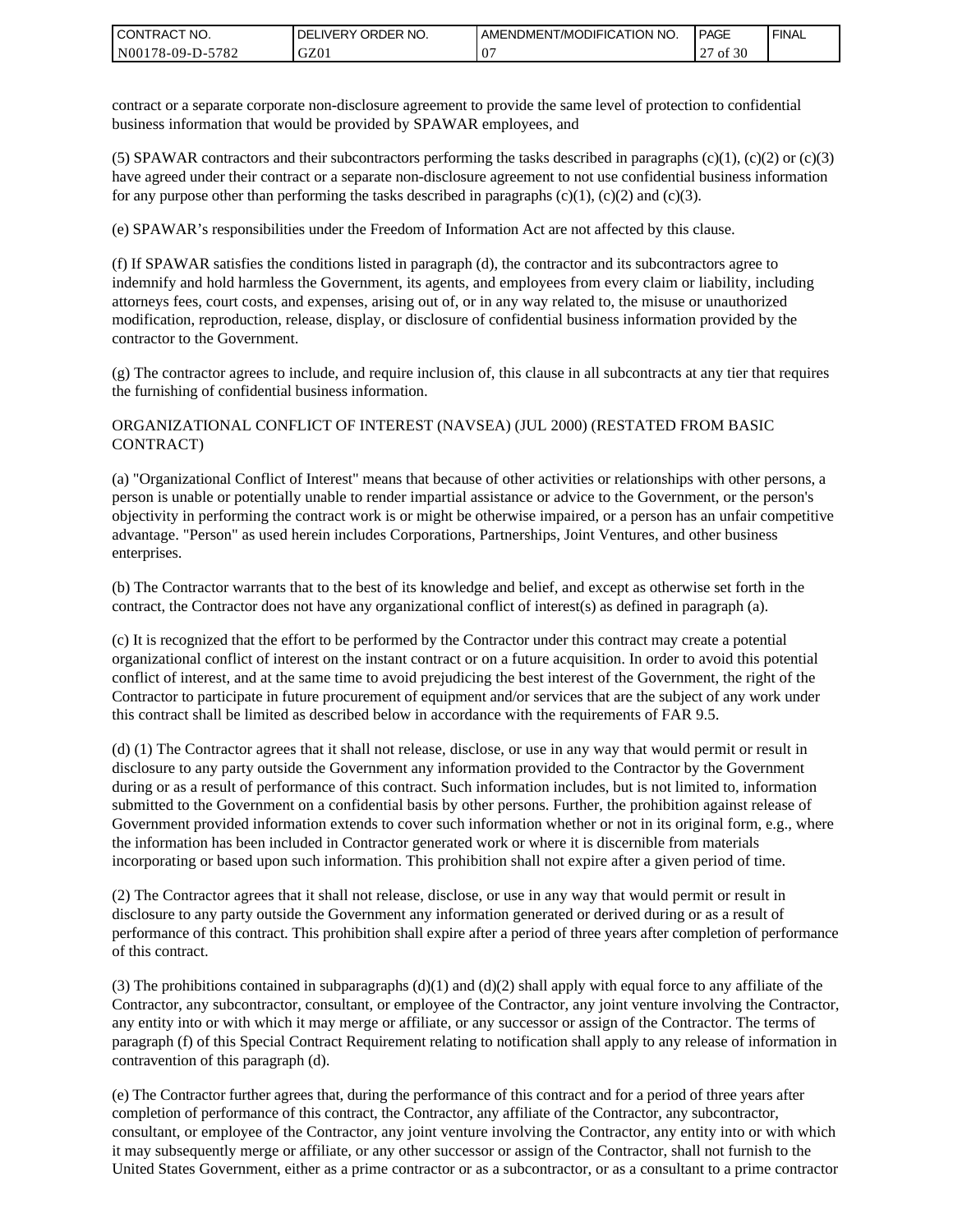| l CON <sup>-</sup><br>'TRACT NO. | NO.<br>ORDER<br>.IVERY<br>DELI | AMENDMENT/MODIFICATION NO. | <b>PAGE</b>             | ' FINAL |
|----------------------------------|--------------------------------|----------------------------|-------------------------|---------|
| N00178-09-D-5<br>5782            | GZ01                           | $\mathbf{C}^{\prime}$      | 0.20<br>28<br>0Ī<br>-30 |         |

or subcontractor, any system, component or services which is the subject of the work to be performed under this contract. This exclusion does not apply to any recompetition for those systems, components or services furnished pursuant to this contract. As provided in FAR 9.505-2, if the Government procures the system, component, or services on the basis of work statements growing out of the effort performed under this contract, from a source other than the contractor, subcontractor, affiliate, or assign of either, during the course of performance of this contract or before the three year period following completion of this contract has lapsed, the Contractor may, with the authorization of the SeaPort/Task Order Contracting Officer, participate in a subsequent procurement for the same system, component, or service. In other words, the Contractor may be authorized to compete for procurement(s) for systems, components or services subsequent to an intervening procurement.

(f) The Contractor agrees that, if after award, it discovers an actual or potential organizational conflict of interest, it shall make immediate and full disclosure in writing to the SeaPort/Task Order Contracting Officer. The notification shall include a description of the actual or potential organizational conflict of interest, a description of the action which the Contractor has taken or proposes to take to avoid, mitigate, or neutralize the conflict, and any other relevant information that would assist the SeaPort/Task Order Contracting Officer in making a determination on this matter. Notwithstanding this notification, the Government may terminate the contract/Task Orders for the convenience of the Government if determined to be in the best interest of the Government.

(g) Notwithstanding paragraph (f) above, if the Contractor was aware, or should have been aware, of an organizational conflict of interest prior to the award of this contract or becomes, or should become, aware of an organizational conflict of interest after award of this contract and does not make an immediate and full disclosure in writing to the SeaPort/Task Order Contracting Officer, the Government may terminate this contract/task orders for default.

(h) If the Contractor takes any action prohibited by this requirement or fails to take action required by this requirement, the Government may terminate this contract for default.

(i) The SeaPort/Task Order's Contracting Officer's decision as to the existence or nonexistence of an actual or potential organizational conflict of interest shall be final.

(j) Nothing in this requirement is intended to prohibit or preclude the Contractor from marketing or selling to the United States Government its product lines in existence on the effective date of this contract; nor, shall this requirement preclude the Contractor from participating in any research and development or delivering any design development model or prototype of any such equipment. Additionally, sale of catalog or standard commercial items are exempt from this requirement.

(k) The Contractor shall promptly notify the Contracting Officer, in writing, if it has been tasked to evaluate or advise the Government concerning its own products or activities or those of a competitor in order to ensure proper safeguards exist to guarantee objectivity and to protect the Government's interest.

(l) The Contractor shall include this requirement in subcontracts of any tier which involve access to information or situations/conditions covered by the preceding paragraphs, substituting "subcontractor" for "contractor" where appropriate.

(m) The rights and remedies described herein shall not be exclusive and are in addition to other rights and remedies provided by law or elsewhere included in the basic contract or this task order.

(n) Compliance with this requirement is a material requirement of the basic contract and this task order.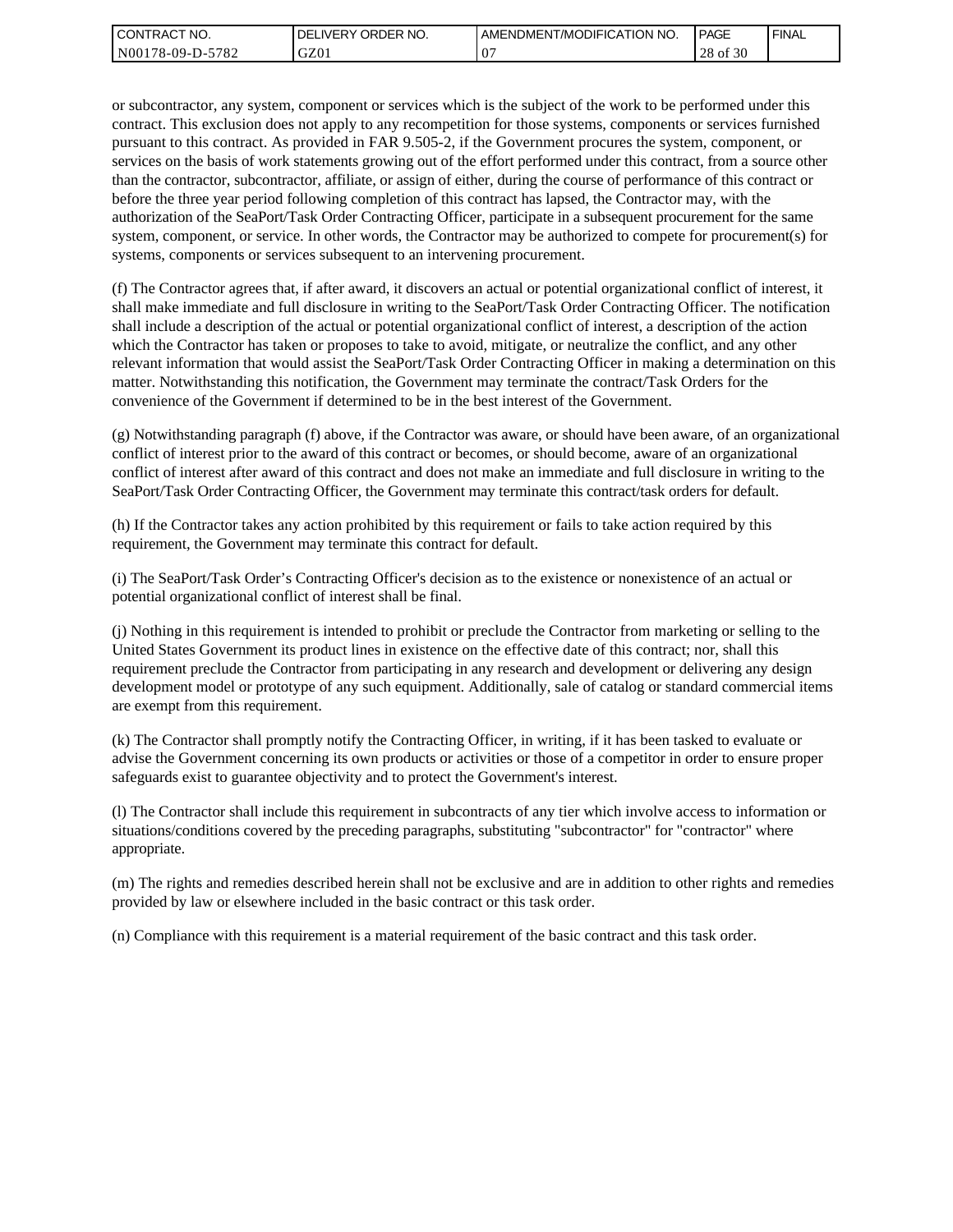| CONTRACT NO.     | ORDER <sup>'</sup><br>NO.<br><b>DELIVERY</b> | AMENDMENT/MODIFICATION NO. | PAGE                            | <b>FINAL</b> |
|------------------|----------------------------------------------|----------------------------|---------------------------------|--------------|
| N00178-09-D-5782 | GZ01                                         | 07<br>◡                    | $\cdot$ f 30<br>20<br>0Ì<br>ر ب |              |

# **SECTION I CONTRACT CLAUSES**

52.217-9 OPTION TO EXTEND THE TERM OF THE CONTRACT (MAR 2000)

(a) The Government may extend the term of this task order by written notice to the Contractor on or before the expiration of the task order; provided, that the Government gives the Contractor a preliminary written notice of its intent to extend at least 60 days before the task order expires. The preliminary notice does not commit the Government to an extension.

(b) If the Government exercises this option, the extended task order shall be considered to include this option clause.

(c) The total duration of this task order, including the exercise of any options under this clause, shall not exceed five years.

#### 52.219-14 LIMITATIONS OF SUBCONTRACTING (DEC 1996)

Authorized subcontractors:

Nortel Government Solutions, Inc

Mandex, Inc.

Planned Systems International, Inc.

Dependable global Solutions, Inc

Cyber Squared, Inc.